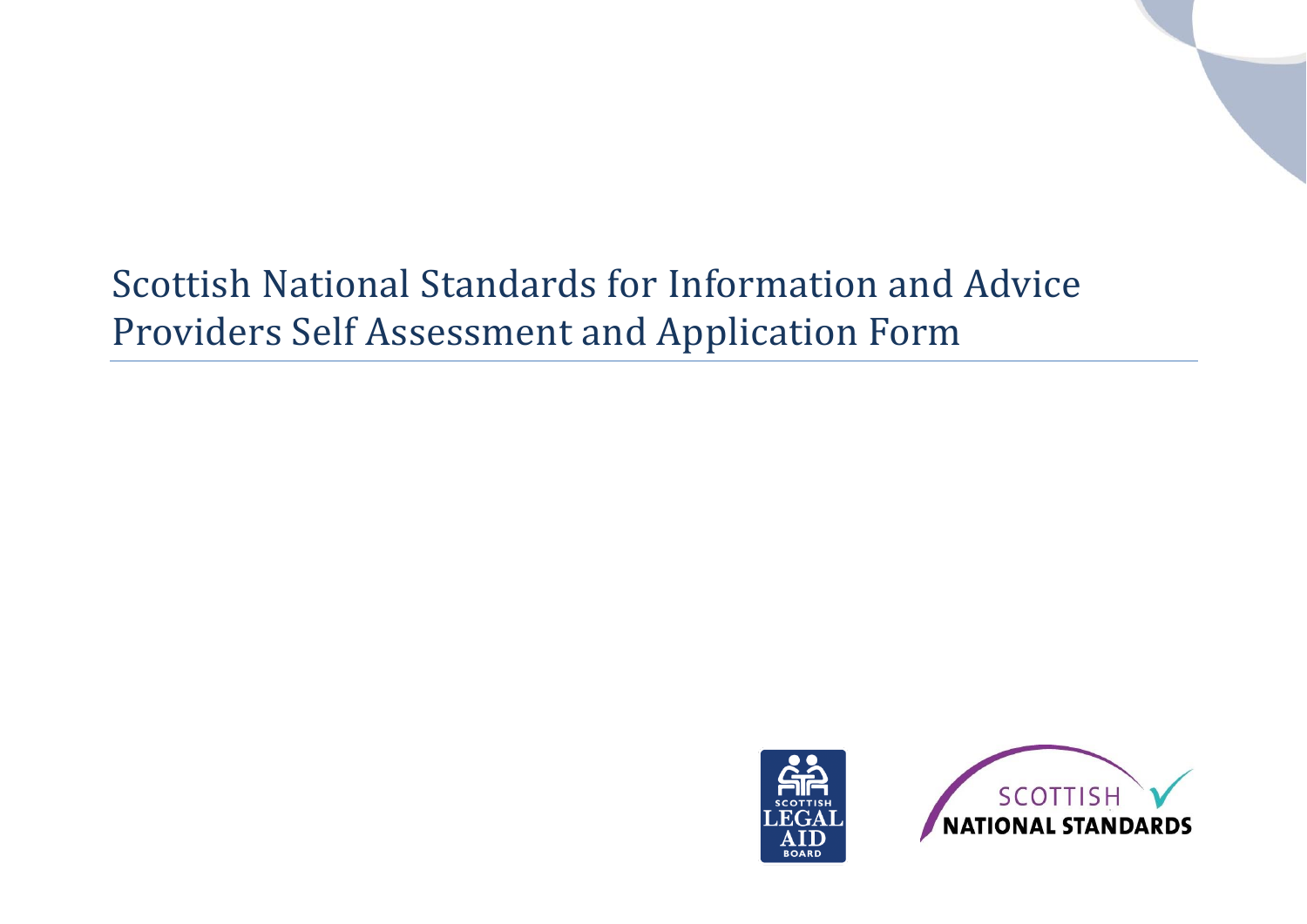### **Contents page**

| $1.1$ | All service providers have clear management structures that identify the roles and responsibilities of all post                                                                                        |
|-------|--------------------------------------------------------------------------------------------------------------------------------------------------------------------------------------------------------|
|       | holders involved in planning, management and delivery of the service                                                                                                                                   |
| $1.2$ | All standard office procedures must be documented                                                                                                                                                      |
| $1.3$ | All service providers must have robust systems for financial management                                                                                                                                |
| $1.4$ | There must be clear lines of internal communication                                                                                                                                                    |
| 1.5   | Each service provider must be able to demonstrate that it is complying with all general legislation                                                                                                    |
| 2.1   | page 12.<br>All service providers must be clear about the remit of their service and the boundaries of their service                                                                                   |
|       |                                                                                                                                                                                                        |
| 2.2   | All services must undertake a regular exercise to determine the profile of their local community and any special                                                                                       |
|       | needs that may exist                                                                                                                                                                                   |
| 2.3   | All service providers must develop long-term plans that cover a period of three to five years                                                                                                          |
| 2.4   | All services must produce an annual service plan that seeks to ensure the best match between the needs of the                                                                                          |
|       | service users and the resources available to provide the service                                                                                                                                       |
| 2.5   | All services must regularly review their work against the aims and objectives of their service and make the results<br>of these reviews available in a publicly accessible format at least once a year |

- **3.1 [All service providers must be committed to providing equity of access to services for all](#page-17-1)**
- **3.2 [All service providers must have a clear commitment to treat service users with respect and be clear about any](#page-18-0)  [expectations of behaviour they have of service users](#page-18-0)**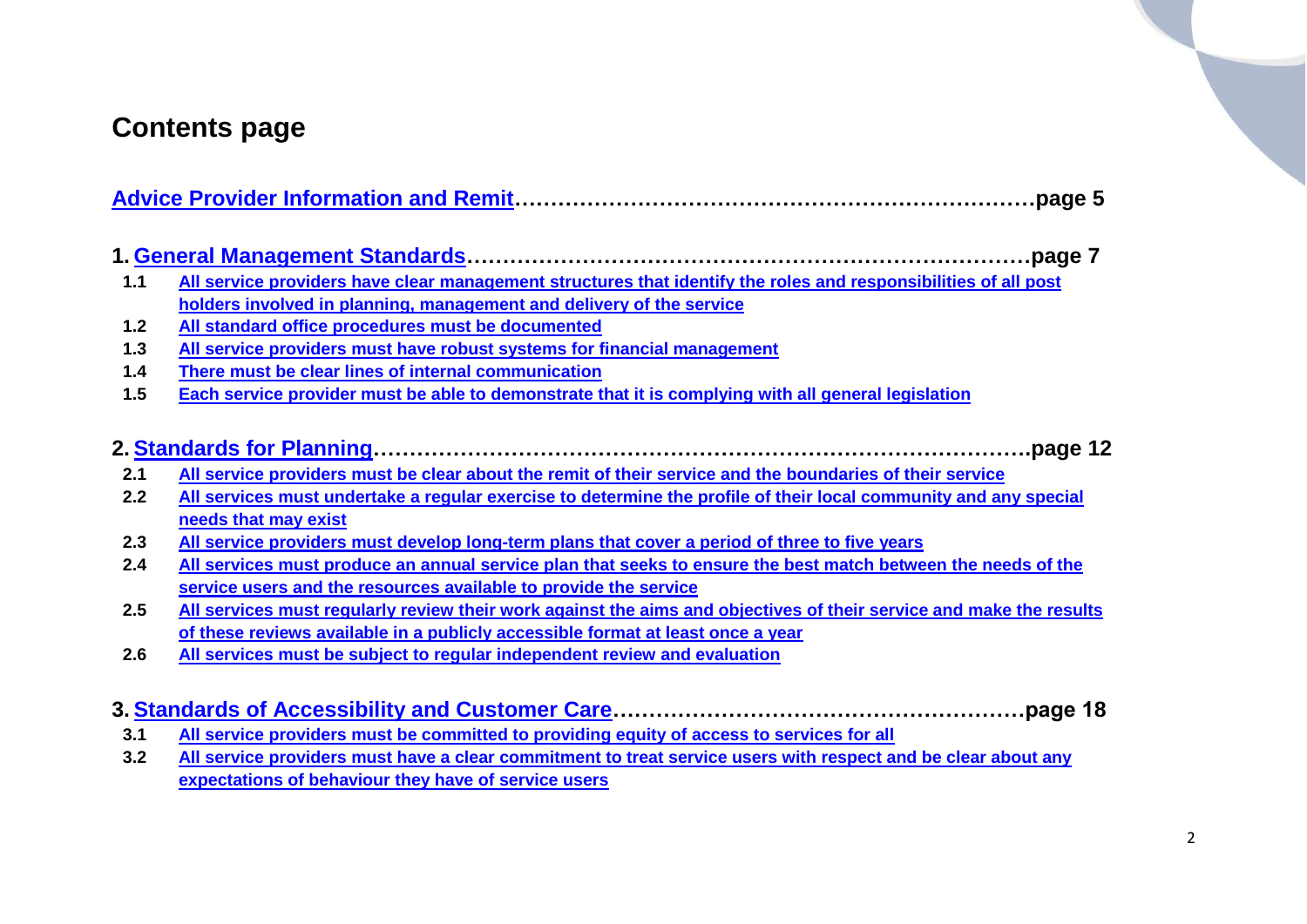- **3.3 [All service providers must have procedures to review their premises at least once every three years](#page-19-0)**
- **3.4 [All service providers must regularly review the methods of delivery for their service to ensure both accessibility](#page-20-0)  [and the effective use of resources](#page-20-0)**
- **3.5 [All service providers must regularly review their hours of service to ensure that these meet the needs of](#page-20-1) their [current and potential service users](#page-20-1)**
- **3.6 All service providers must ensure [that potential service users are aware of the service that is provided](#page-21-0)**
- **3.7 [All service users must be able to provide information in a range of formats that are appropriate to the needs of](#page-22-0)  [disabled people and the local community](#page-22-0)**
- **3.8 [Services must not disadvantage those users whose first language is not English. All type II and III services must](#page-22-1)  [have access to interpreters in appropriate languages and clear procedures for the use of interpreters](#page-22-1)**
- **3.9 [All service providers must have effective and appropriate policies on confidentiality and access to information](#page-23-0)**
- **3.10 [Service providers must have procedures for the safe maintenance of files and for file destruction](#page-24-0)**
- **3.11 [Service providers must have an effective complaints procedure and adequate insurance to provide rights of](#page-25-0)  [redress](#page-25-0)**
- **3.12 [All service providers must have procedures that actively encourage feedback from service users](#page-26-0)**

#### **4. [Standards for Providing the Service…](#page-27-0)……………………………………………………………page 28**

- **4.1 [All service providers must provide an independent service that can represent the interests of their service users](#page-27-1)**
- **4.2 All services must have arrangements [to ensure that their service has up to date reference materials and](#page-34-0)  [appropriate journals](#page-34-0)**
- **4.3 [All service providers must maintain regular contact and liaison with other providers in the locality. Referral](#page-28-0)  [agreements must be established between agencies to ensure that service users receive a consistent and seamless](#page-28-0)  [service.](#page-28-0)**
- **4.4 [Type II and II services must have systems that ensure that service user information and case files are well](#page-30-0)  [organised](#page-30-0)**
- **4.5 [Type II and III services must have a casework procedure that be applied consistently to all service users](#page-30-1)**
- **4.6 [Type II and III services must ensure that the casework files of individual advisers](#page-31-0) are subject to suitably qualified, [independent review](#page-31-0)**
- **4.7 [All service providers must have robust means of recording service-wide activity and service use](#page-32-0)**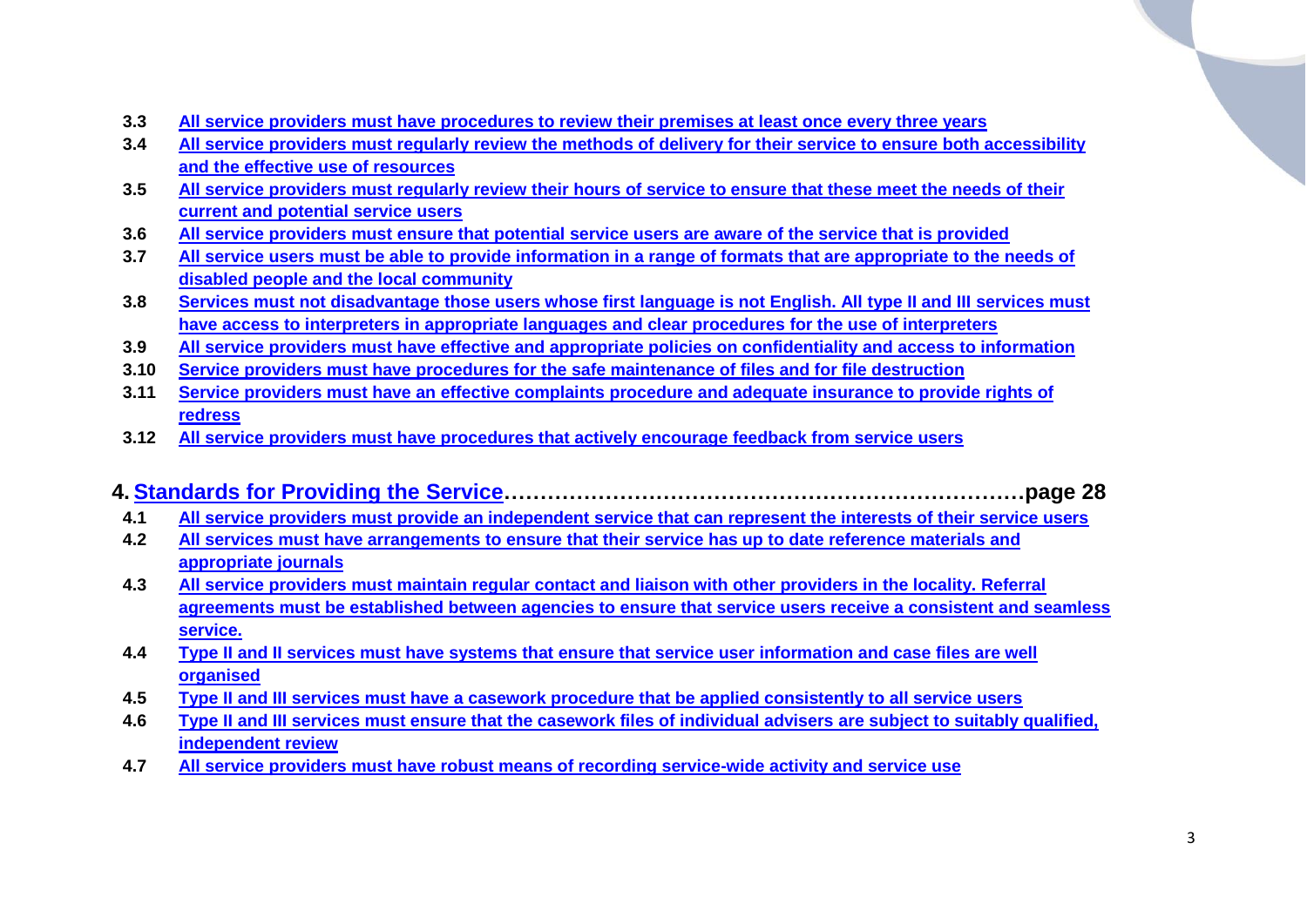|     | page 34.                                                                                                         |
|-----|------------------------------------------------------------------------------------------------------------------|
| 5.1 | All service providers must have a clear commitment to equal opportunities in employment practice                 |
| 5.2 | All service providers must ensure that they have systems to identify the skills and knowledge required to meet   |
|     | users' needs and the procedures to match these requirements with staff and volunteers delivering the service     |
| 5.3 | All service providers must ensure that those delivering the service are provided with adequate training and      |
|     | development                                                                                                      |
| 5.4 | All service providers must ensure that all staff involved in delivering the service have core competences before |
|     | they advise the public                                                                                           |
| 5.5 | All service providers must ensure that all cases are dealt with by an adviser competent in that topic            |
| 5.6 | All service providers must ensure that all information and advice work is supervised by a suitably qualified     |
|     | individual either from within or out with the service                                                            |
| 5.7 | All service providers must ensure that they understand the work of other relevant agencies in their localities   |
|     |                                                                                                                  |
|     | 6. Resourcing Standards……………………………………………………………………………………page 41                                                   |
| 6.1 | All service providers must have premises that ensure that the service is accessible to all members of the        |
|     | community and meets the need of service users                                                                    |
| 6.2 | Service providers must pay sufficient attention to human resource planning to maintain service outputs and       |
|     | inform future planning                                                                                           |
| 6.3 | All services must be able to demonstrate that their annual budget is sufficient to resource the requirements of  |
|     | these standards and sufficient to resource the commitments established in the service plan                       |
|     |                                                                                                                  |
|     |                                                                                                                  |
|     |                                                                                                                  |

|--|--|--|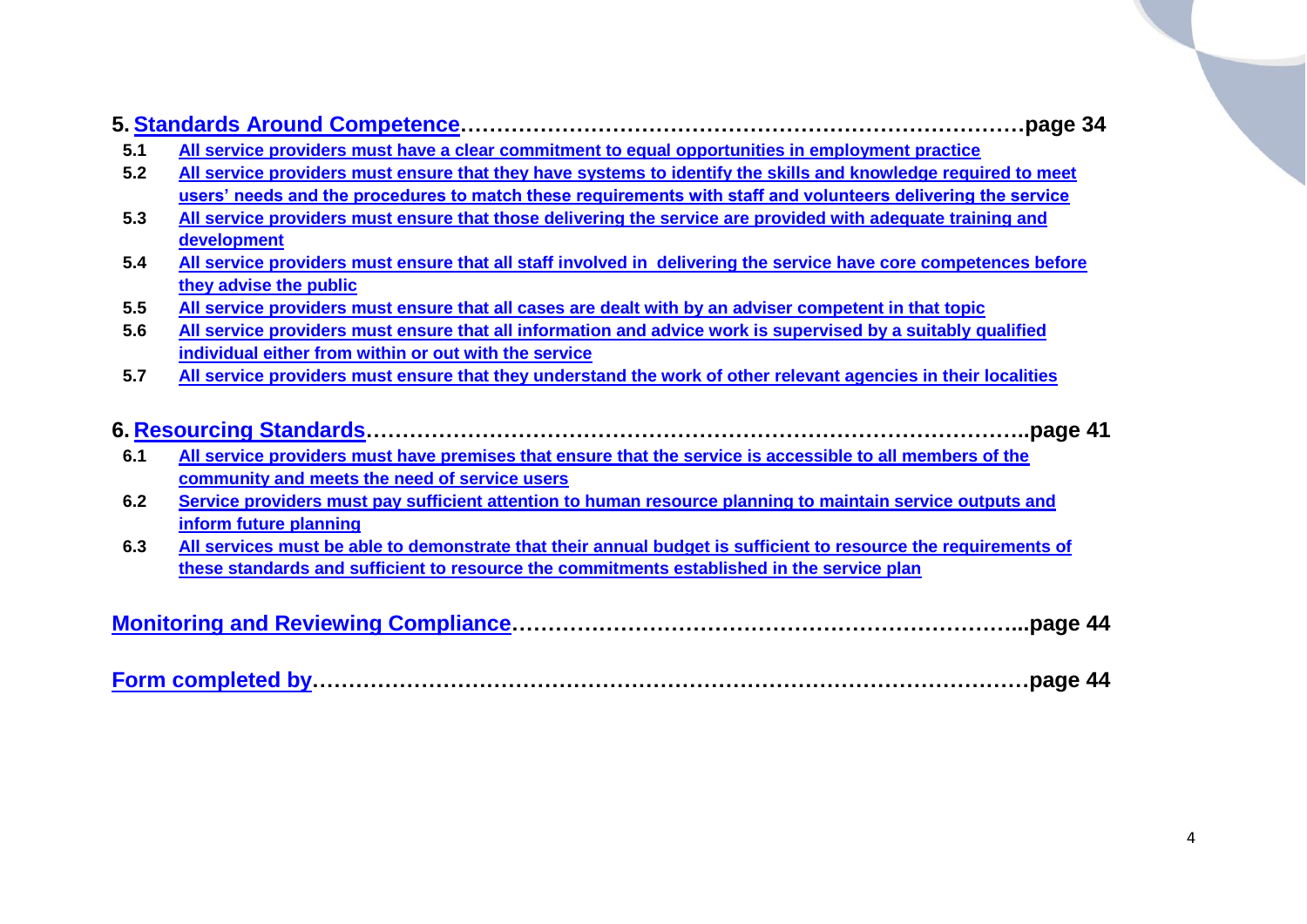## <span id="page-4-0"></span>**Advice Provider Information and Remit**

| <b>Name of organisation</b>                                                                    |  |
|------------------------------------------------------------------------------------------------|--|
| <b>Address of advice service</b>                                                               |  |
| <b>Contact name</b>                                                                            |  |
| <b>Telephone number</b>                                                                        |  |
| <b>Email address</b>                                                                           |  |
| Number of sites advice service<br>operates from                                                |  |
| <b>Total number of advisers</b><br>(covering welfare benefits,<br>housing and/or money advice) |  |
| <b>Memberships/Regulators</b>                                                                  |  |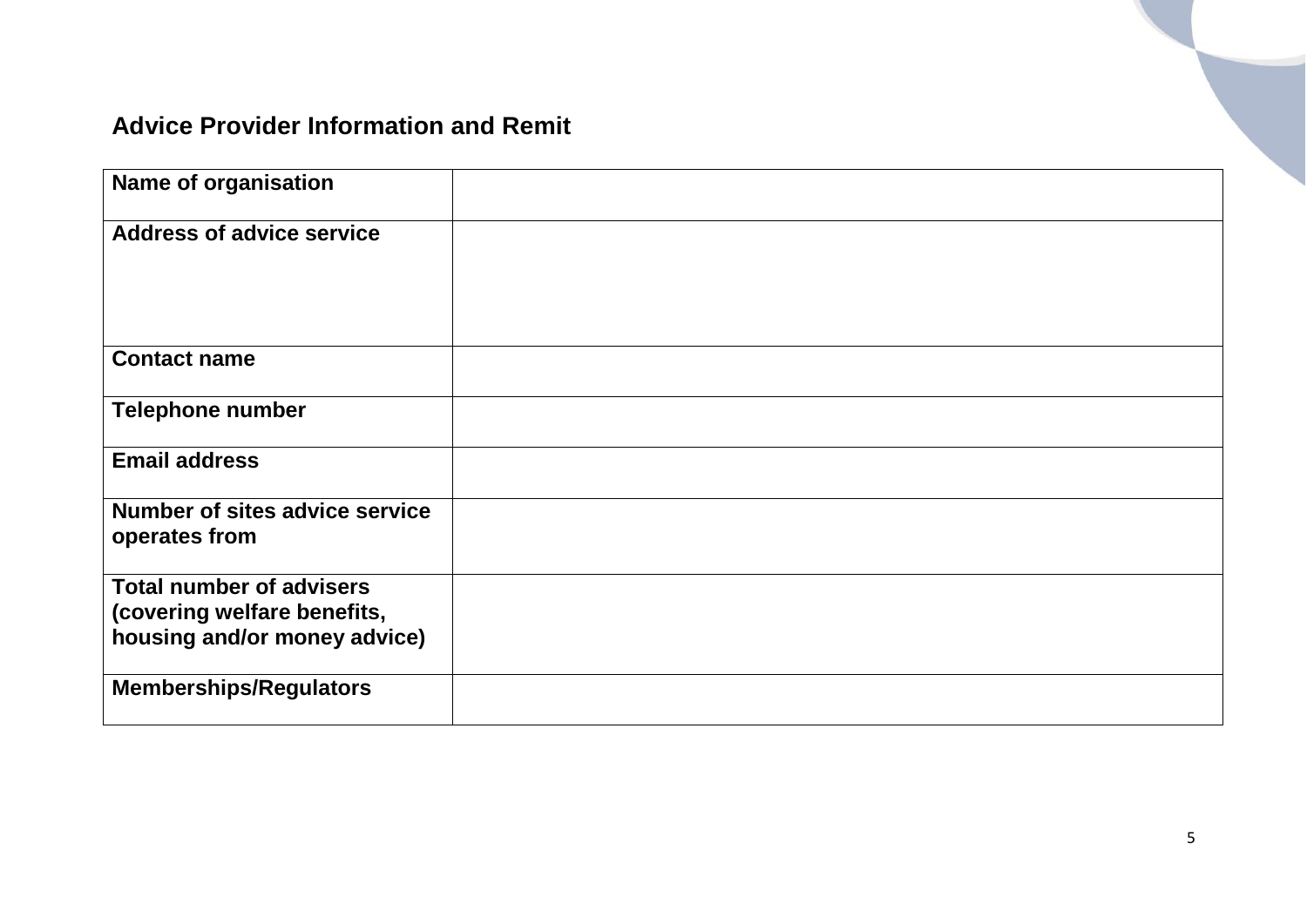#### **Remit of advice service**

Topic and Type of advice provided (as defined in the SNSIAP)

Please explain the background, context and overall purpose of the advice service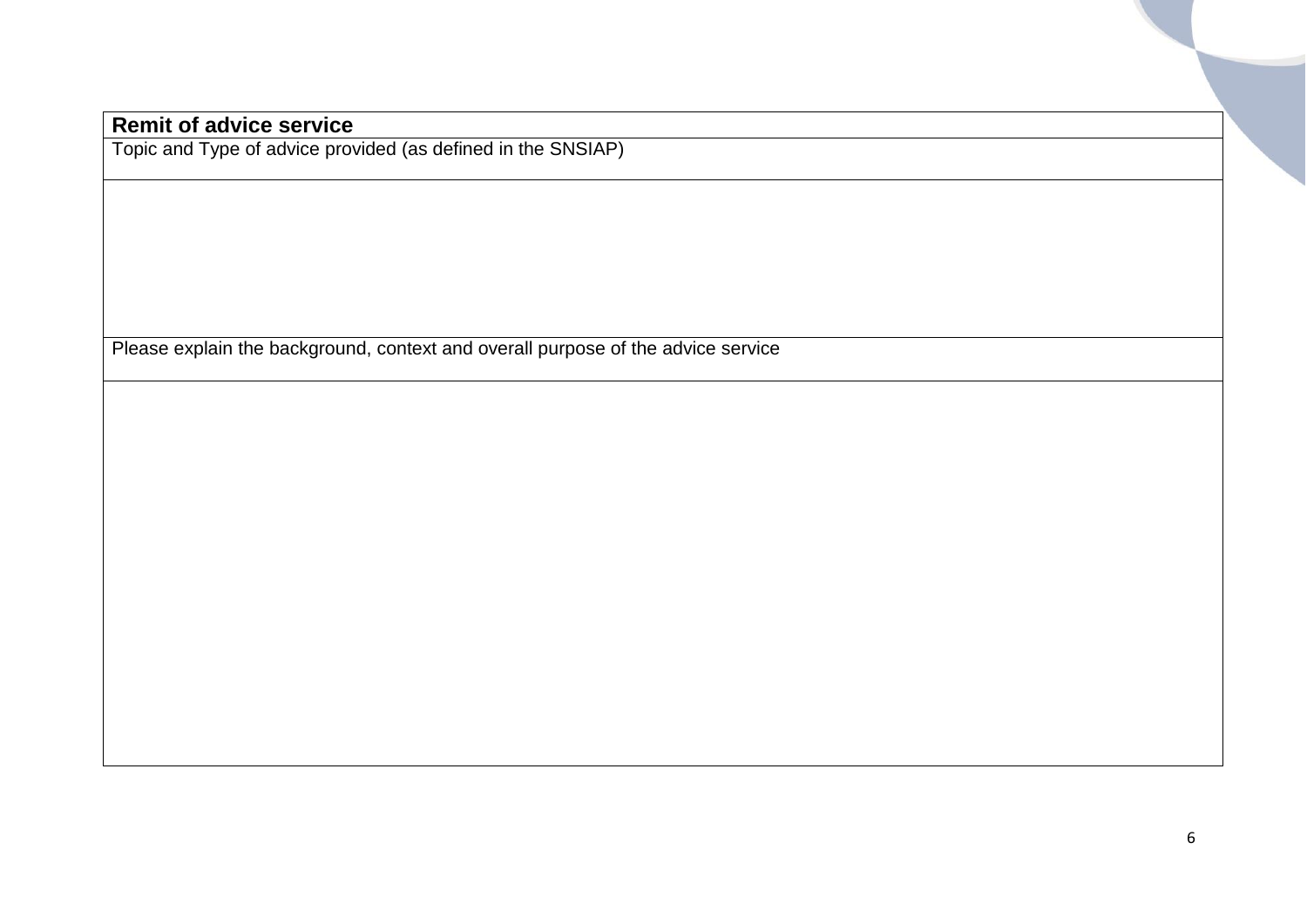# <span id="page-6-0"></span>**1.General Management Standards**

<span id="page-6-1"></span>

| 1.1 All service providers have clear management structures that identify the roles and responsibilities of<br>all post holders involved in the planning, management and delivery of the service. |                                                                                                                                                                       |                                            |                                        |                              |  |
|--------------------------------------------------------------------------------------------------------------------------------------------------------------------------------------------------|-----------------------------------------------------------------------------------------------------------------------------------------------------------------------|--------------------------------------------|----------------------------------------|------------------------------|--|
| <b>Key</b><br><b>Indicator</b>                                                                                                                                                                   | 1. A document or online resource outlining the management structure of the advice service.                                                                            |                                            |                                        |                              |  |
| <b>Date</b>                                                                                                                                                                                      | <b>Current position</b>                                                                                                                                               | <b>Red</b><br><b>Amber</b><br><b>Green</b> | <b>Action(s) required/Progress log</b> | Target<br>completion<br>date |  |
|                                                                                                                                                                                                  |                                                                                                                                                                       |                                            |                                        |                              |  |
|                                                                                                                                                                                                  |                                                                                                                                                                       |                                            |                                        |                              |  |
| Key<br><b>Indicator</b>                                                                                                                                                                          | 2. Staff and volunteers are able to describe the scope of their role and, where appropriate, identify to whom,<br>when and how they could refer matters for decision. |                                            |                                        |                              |  |
|                                                                                                                                                                                                  |                                                                                                                                                                       |                                            |                                        |                              |  |
|                                                                                                                                                                                                  |                                                                                                                                                                       |                                            |                                        |                              |  |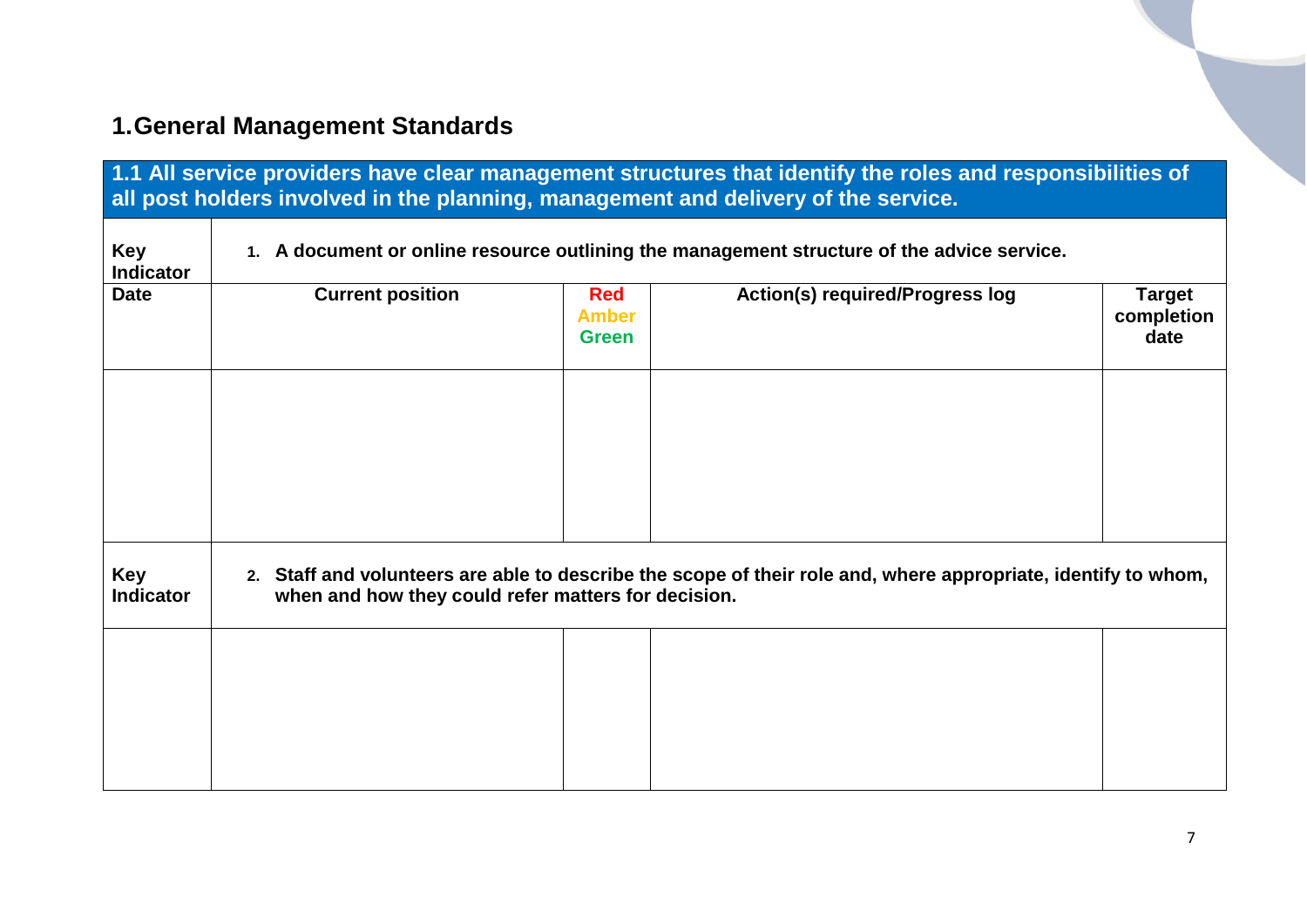<span id="page-7-0"></span>

| <b>Standard</b><br>1.1 ready<br>for review |                                                                |                                            |                                                                                                               |                                     |
|--------------------------------------------|----------------------------------------------------------------|--------------------------------------------|---------------------------------------------------------------------------------------------------------------|-------------------------------------|
|                                            | 1.2 All standard office procedures must be documented          |                                            |                                                                                                               |                                     |
| Key<br><b>Indicator</b>                    | 1. A manual or online resource of all policies and procedures. |                                            |                                                                                                               |                                     |
| <b>Date</b>                                | <b>Current position</b>                                        | <b>Red</b><br><b>Amber</b><br><b>Green</b> | <b>Action(s) required/Progress log</b>                                                                        | <b>Target</b><br>completion<br>date |
|                                            |                                                                |                                            |                                                                                                               |                                     |
|                                            |                                                                |                                            |                                                                                                               |                                     |
|                                            |                                                                |                                            |                                                                                                               |                                     |
|                                            |                                                                |                                            |                                                                                                               |                                     |
| Key<br>indicator                           | 2.                                                             |                                            | All staff and volunteers are aware of, and have access to, the policies and procedures relevant to their role |                                     |
|                                            |                                                                |                                            |                                                                                                               |                                     |
|                                            |                                                                |                                            |                                                                                                               |                                     |
|                                            |                                                                |                                            |                                                                                                               |                                     |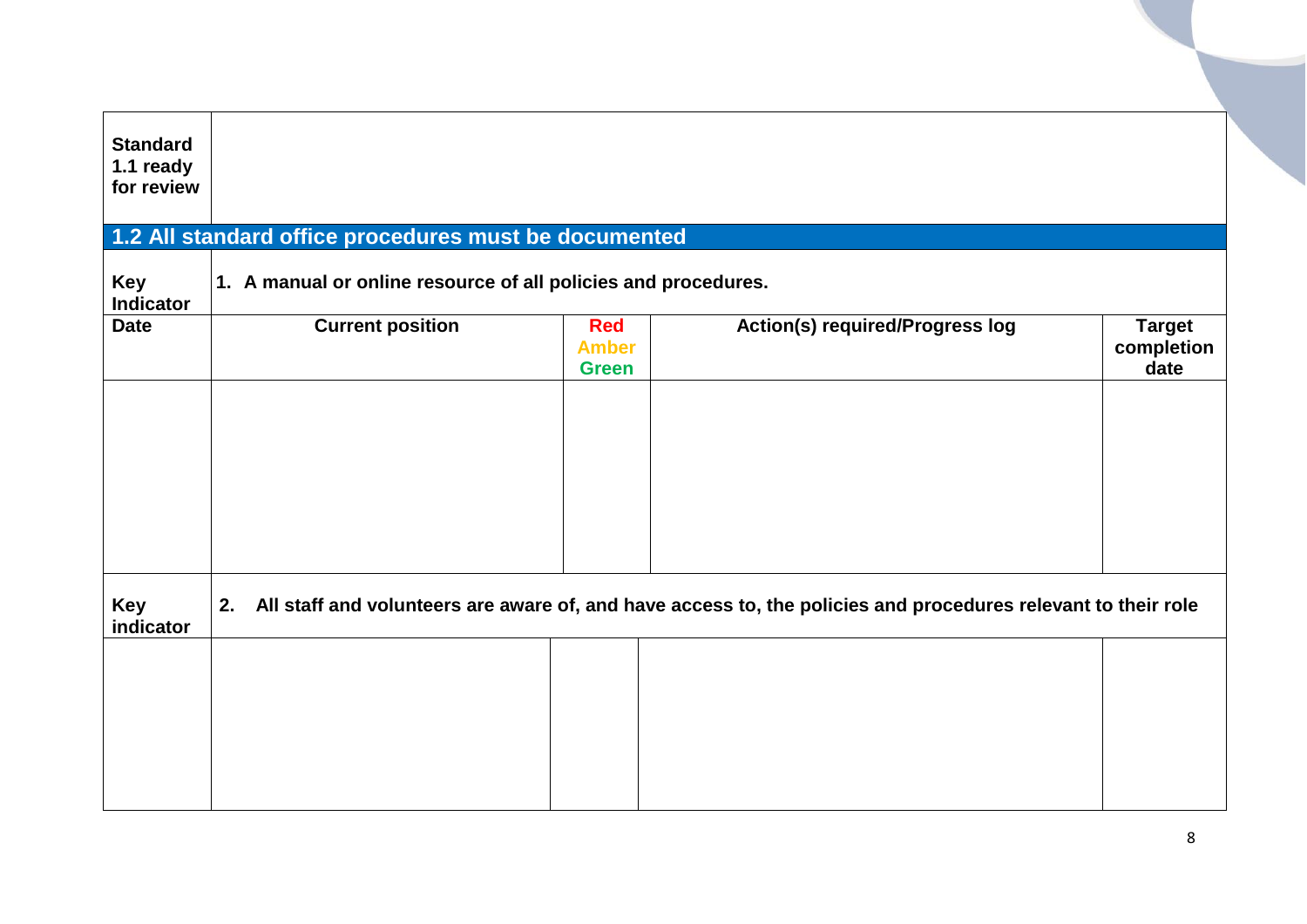<span id="page-8-0"></span>

| <b>Standard</b><br>1.2 ready<br>for review |                                                                                  |                                            |                                        |                                     |
|--------------------------------------------|----------------------------------------------------------------------------------|--------------------------------------------|----------------------------------------|-------------------------------------|
|                                            | 1.3 All service providers must have robust systems for financial management      |                                            |                                        |                                     |
| <b>Key</b><br>indicator                    | 1. The service has a clear financial strategy and financial management processes |                                            |                                        |                                     |
| <b>Date</b>                                | <b>Current position</b>                                                          | <b>Red</b><br><b>Amber</b><br><b>Green</b> | <b>Action(s) required/Progress log</b> | <b>Target</b><br>completion<br>date |
|                                            |                                                                                  |                                            |                                        |                                     |
| <b>Standard</b><br>1.3 ready<br>for review |                                                                                  |                                            |                                        |                                     |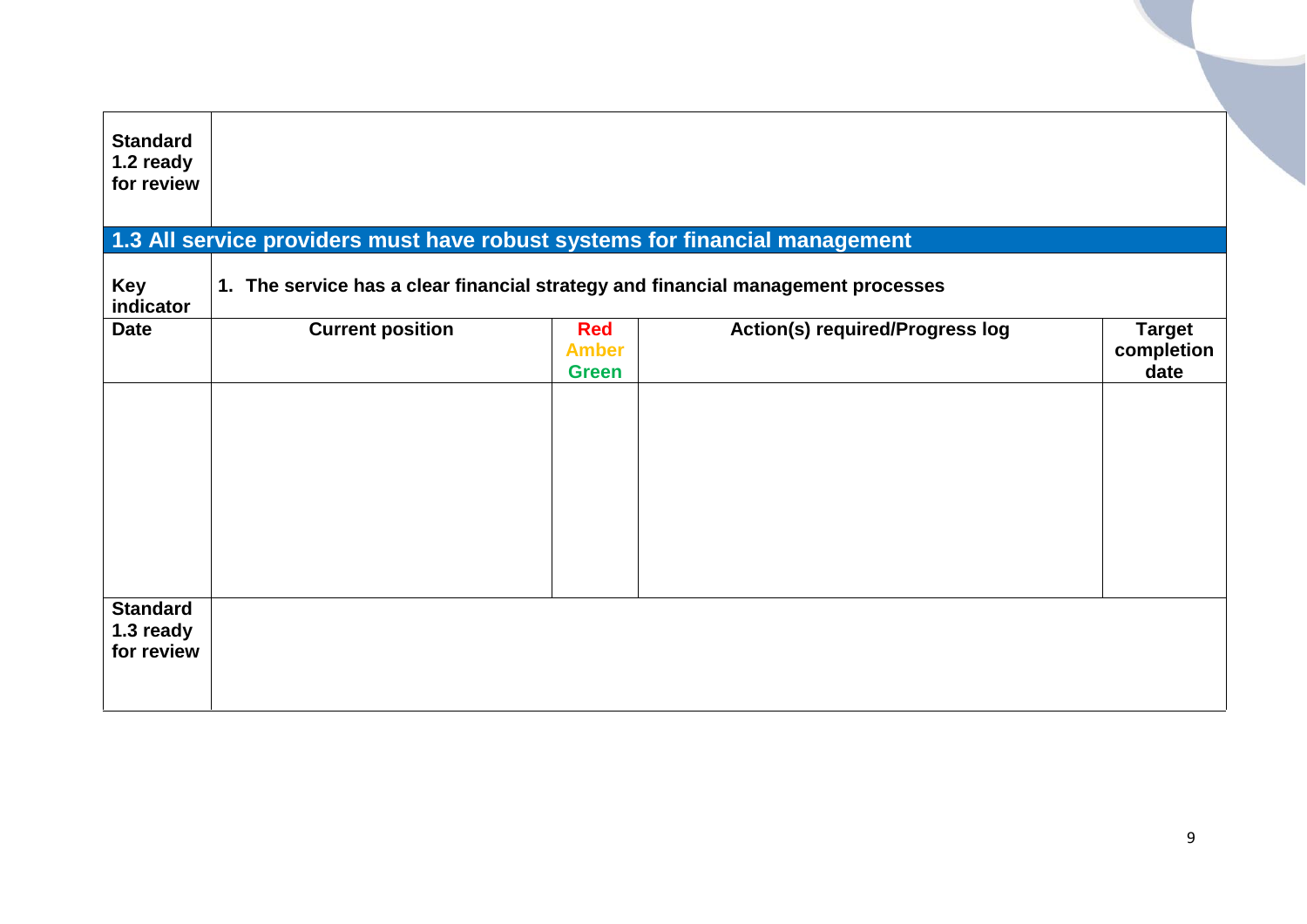<span id="page-9-0"></span>

| 1.4 There must be clear lines of internal communication |                                                                                                                      |                                            |                                        |                                     |  |  |
|---------------------------------------------------------|----------------------------------------------------------------------------------------------------------------------|--------------------------------------------|----------------------------------------|-------------------------------------|--|--|
| Key<br><b>Indicator</b>                                 | The advice service has an internal communication strategy, approaches and channels that meet people's<br>1.<br>needs |                                            |                                        |                                     |  |  |
| <b>Date</b>                                             | <b>Current position</b>                                                                                              | <b>Red</b><br><b>Amber</b><br><b>Green</b> | <b>Action(s) required/Progress log</b> | <b>Target</b><br>completion<br>date |  |  |
|                                                         |                                                                                                                      |                                            |                                        |                                     |  |  |
|                                                         |                                                                                                                      |                                            |                                        |                                     |  |  |
|                                                         |                                                                                                                      |                                            |                                        |                                     |  |  |
| <b>Standard</b><br>1.4 ready<br>for review              |                                                                                                                      |                                            |                                        |                                     |  |  |
|                                                         |                                                                                                                      |                                            |                                        |                                     |  |  |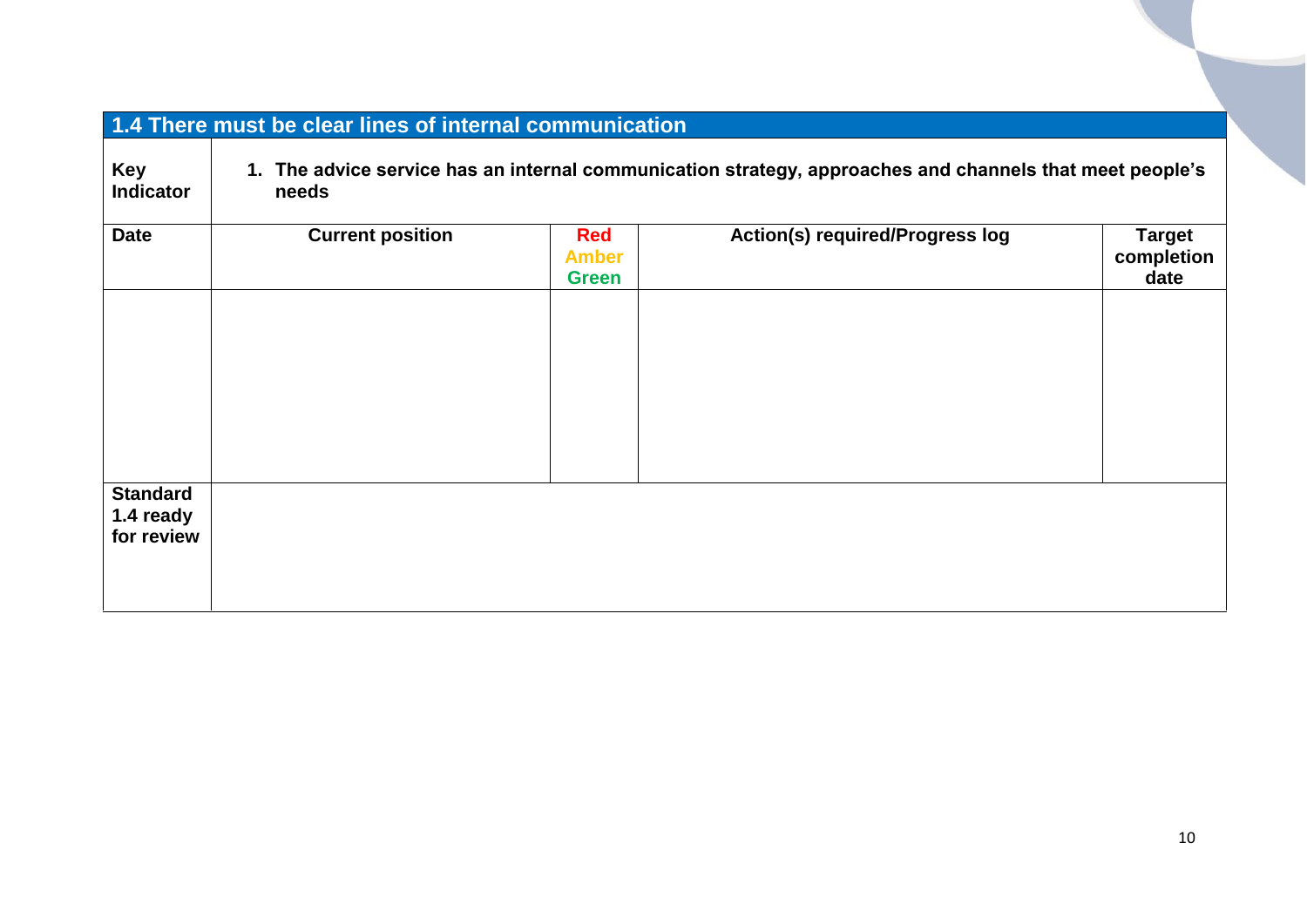<span id="page-10-0"></span>

| 1.5 Each service provider must be able to demonstrate that it is complying with all relevant general<br>legislation |                                                                                                    |                                            |                                        |                                     |  |  |
|---------------------------------------------------------------------------------------------------------------------|----------------------------------------------------------------------------------------------------|--------------------------------------------|----------------------------------------|-------------------------------------|--|--|
| <b>Key</b><br><b>Indicator</b>                                                                                      | 1. Knowledge of the legislation relevant to the agency & its role as a service provider & employer |                                            |                                        |                                     |  |  |
| <b>Date</b>                                                                                                         | <b>Current position</b>                                                                            | <b>Red</b><br><b>Amber</b><br><b>Green</b> | <b>Action(s) required/Progress log</b> | <b>Target</b><br>completion<br>date |  |  |
|                                                                                                                     |                                                                                                    |                                            |                                        |                                     |  |  |
|                                                                                                                     |                                                                                                    |                                            |                                        |                                     |  |  |
|                                                                                                                     |                                                                                                    |                                            |                                        |                                     |  |  |
|                                                                                                                     |                                                                                                    |                                            |                                        |                                     |  |  |
| <b>Key</b><br>indicator                                                                                             | 2. Evidence that current insurance provides the necessary protection                               |                                            |                                        |                                     |  |  |
|                                                                                                                     |                                                                                                    |                                            |                                        |                                     |  |  |
|                                                                                                                     |                                                                                                    |                                            |                                        |                                     |  |  |
|                                                                                                                     |                                                                                                    |                                            |                                        |                                     |  |  |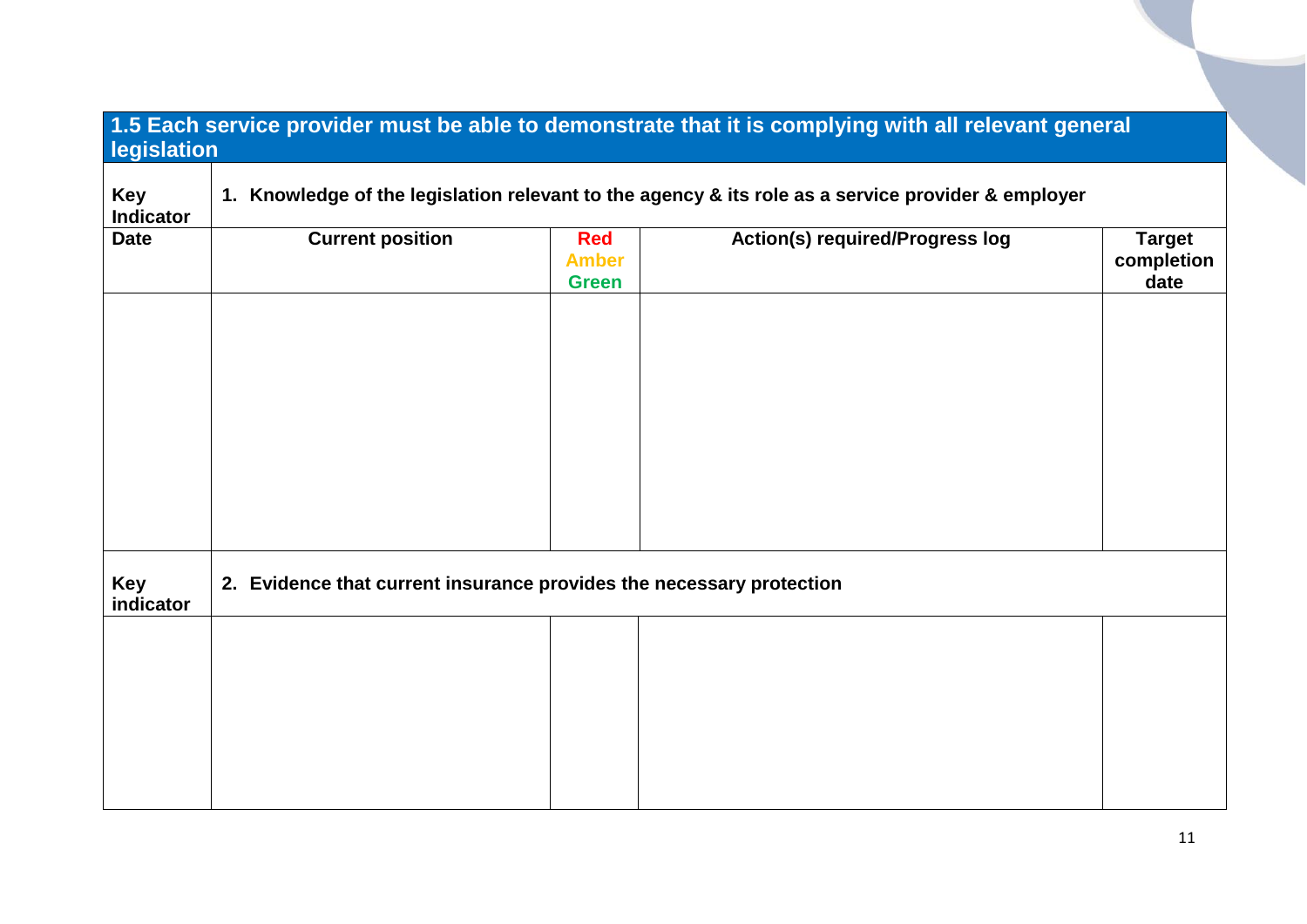| <b>Standard</b>         |  |
|-------------------------|--|
|                         |  |
| 1.5 ready<br>for review |  |
|                         |  |

## <span id="page-11-0"></span>**2. Standards for Planning**

<span id="page-11-1"></span>

|                                            | 2.1 All service providers must be clear about the remit of their service and the boundaries of their service |                                            |                                        |                                     |  |  |
|--------------------------------------------|--------------------------------------------------------------------------------------------------------------|--------------------------------------------|----------------------------------------|-------------------------------------|--|--|
| <b>Key</b><br><b>Indicator</b>             | 1. The strategic aims and objectives of the advice service are clearly identified                            |                                            |                                        |                                     |  |  |
| <b>Date</b>                                | <b>Current position</b>                                                                                      | <b>Red</b><br><b>Amber</b><br><b>Green</b> | <b>Action(s) required/Progress log</b> | <b>Target</b><br>completion<br>date |  |  |
|                                            |                                                                                                              |                                            |                                        |                                     |  |  |
|                                            |                                                                                                              |                                            |                                        |                                     |  |  |
|                                            |                                                                                                              |                                            |                                        |                                     |  |  |
|                                            |                                                                                                              |                                            |                                        |                                     |  |  |
| <b>Standard</b><br>2.1 ready<br>for review |                                                                                                              |                                            |                                        |                                     |  |  |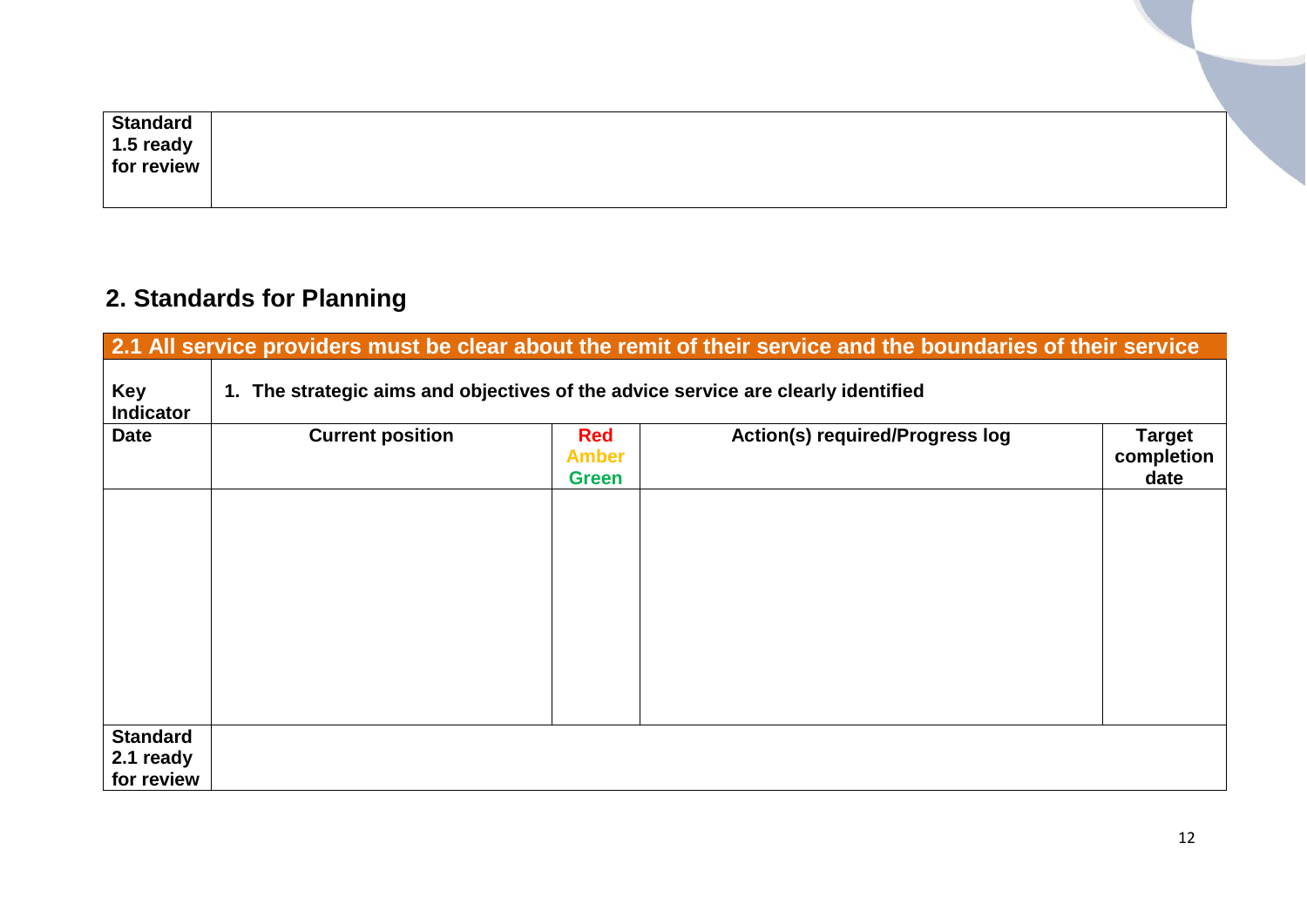<span id="page-12-0"></span>

|                                | any special needs that may exist.                                          |                                            | 2.2 All services must undertake a regular exercise to determine the profile of their local community and |                                     |  |
|--------------------------------|----------------------------------------------------------------------------|--------------------------------------------|----------------------------------------------------------------------------------------------------------|-------------------------------------|--|
| Key<br><b>Indicator</b>        | 1. The service maintains a deprivation indices of the local community      |                                            |                                                                                                          |                                     |  |
| <b>Date</b>                    | <b>Current position</b>                                                    | <b>Red</b><br><b>Amber</b><br><b>Green</b> | <b>Action(s) required/Progress log</b>                                                                   | <b>Target</b><br>completion<br>date |  |
| <b>Key</b><br><b>Indicator</b> | 2. The service identifies the specific advice needs of the local community |                                            |                                                                                                          |                                     |  |
|                                |                                                                            |                                            |                                                                                                          |                                     |  |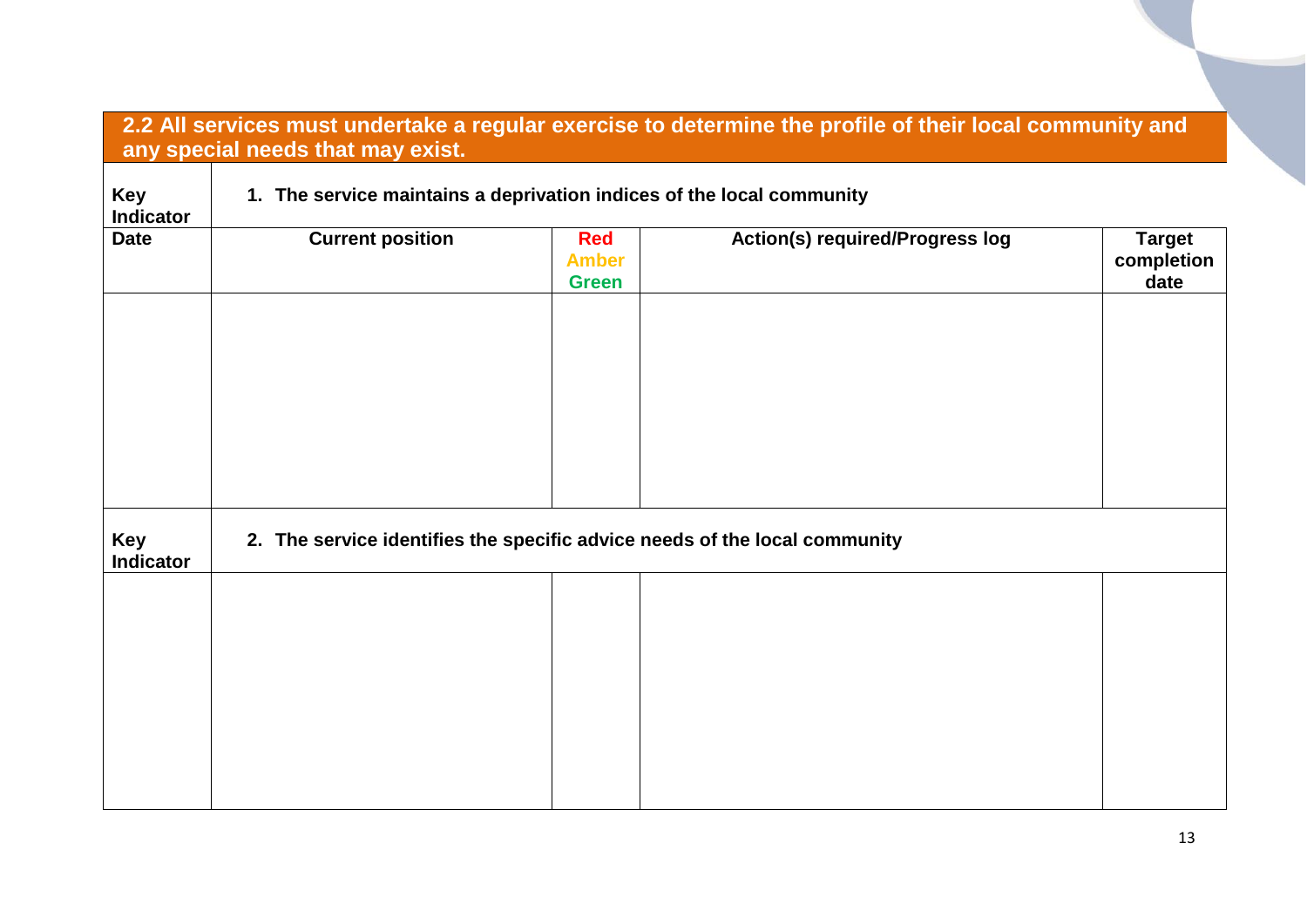<span id="page-13-0"></span>

| <b>Standard</b><br>2.2 ready<br>for review |                         |                                            |                                                                                                          |                                     |
|--------------------------------------------|-------------------------|--------------------------------------------|----------------------------------------------------------------------------------------------------------|-------------------------------------|
|                                            |                         |                                            | 2.3 All service providers must develop long-term plans that cover a period of three to five years.       |                                     |
| <b>Key</b><br><b>Indicator</b>             | advice patterns         |                                            | 1. A business plan for the advice services that anticipates future demand, availability of resources and |                                     |
| <b>Date</b>                                | <b>Current position</b> | <b>Red</b><br><b>Amber</b><br><b>Green</b> | <b>Action(s) required/Progress log</b>                                                                   | <b>Target</b><br>completion<br>date |
|                                            |                         |                                            |                                                                                                          |                                     |
| <b>Standard</b><br>2.3 ready<br>for review |                         |                                            |                                                                                                          |                                     |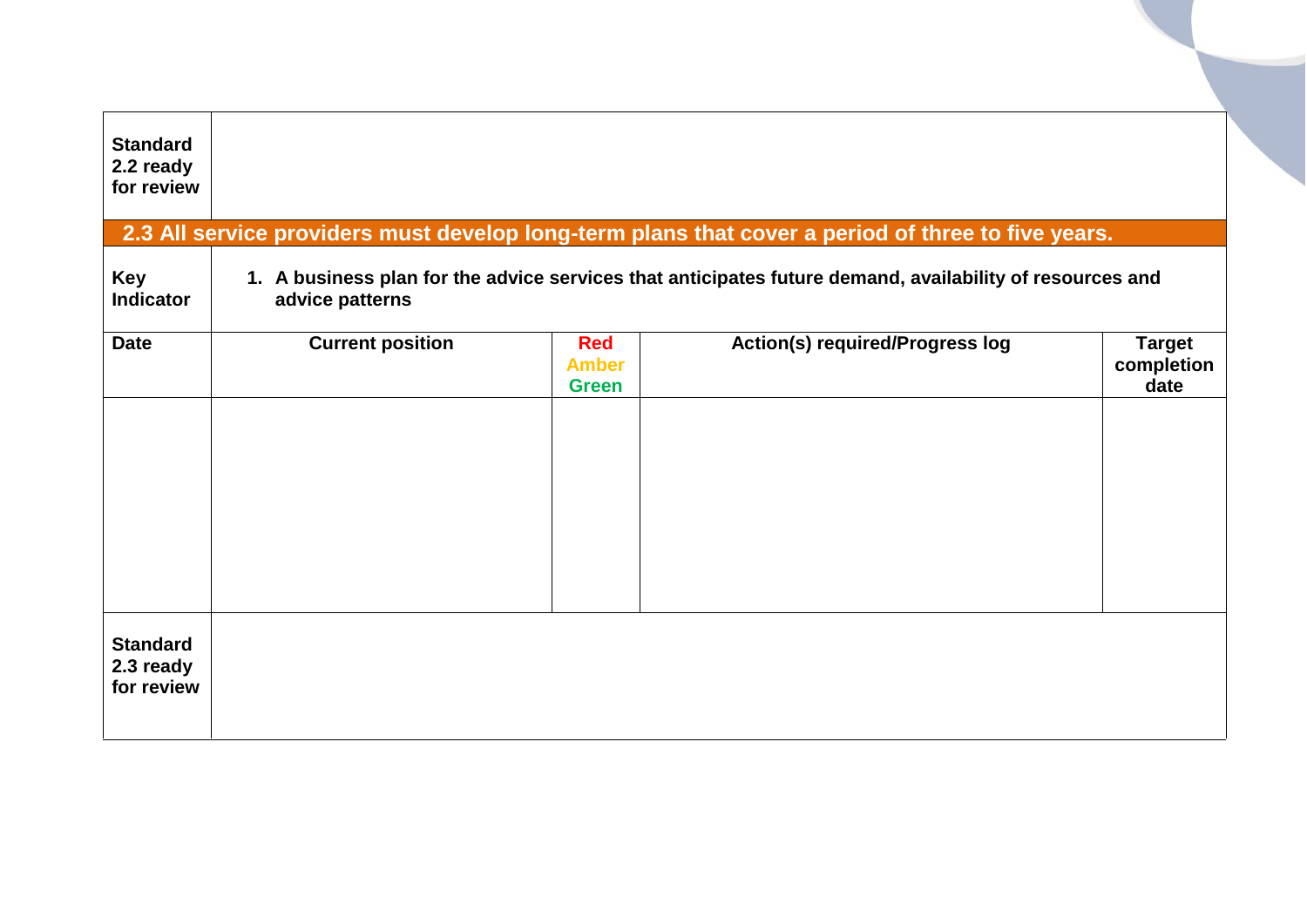<span id="page-14-0"></span>

| 2.4 All services must produce an annual service plan that seeks to ensure the best match between the<br>needs of the service users and the resources available to provide the service |                                                                                                                                                   |                                            |                                        |                                     |  |
|---------------------------------------------------------------------------------------------------------------------------------------------------------------------------------------|---------------------------------------------------------------------------------------------------------------------------------------------------|--------------------------------------------|----------------------------------------|-------------------------------------|--|
| <b>Key</b><br><b>Indicator</b>                                                                                                                                                        | 1. An annual service plan that identifies the service that will be provided and how the demand for advice will<br>be met within current resources |                                            |                                        |                                     |  |
| <b>Date</b>                                                                                                                                                                           | <b>Current position</b>                                                                                                                           | <b>Red</b><br><b>Amber</b><br><b>Green</b> | <b>Action(s) required/Progress log</b> | <b>Target</b><br>completion<br>date |  |
|                                                                                                                                                                                       |                                                                                                                                                   |                                            |                                        |                                     |  |
|                                                                                                                                                                                       |                                                                                                                                                   |                                            |                                        |                                     |  |
|                                                                                                                                                                                       |                                                                                                                                                   |                                            |                                        |                                     |  |
| <b>Standard</b><br>2.4 ready<br>for review                                                                                                                                            |                                                                                                                                                   |                                            |                                        |                                     |  |
|                                                                                                                                                                                       |                                                                                                                                                   |                                            |                                        |                                     |  |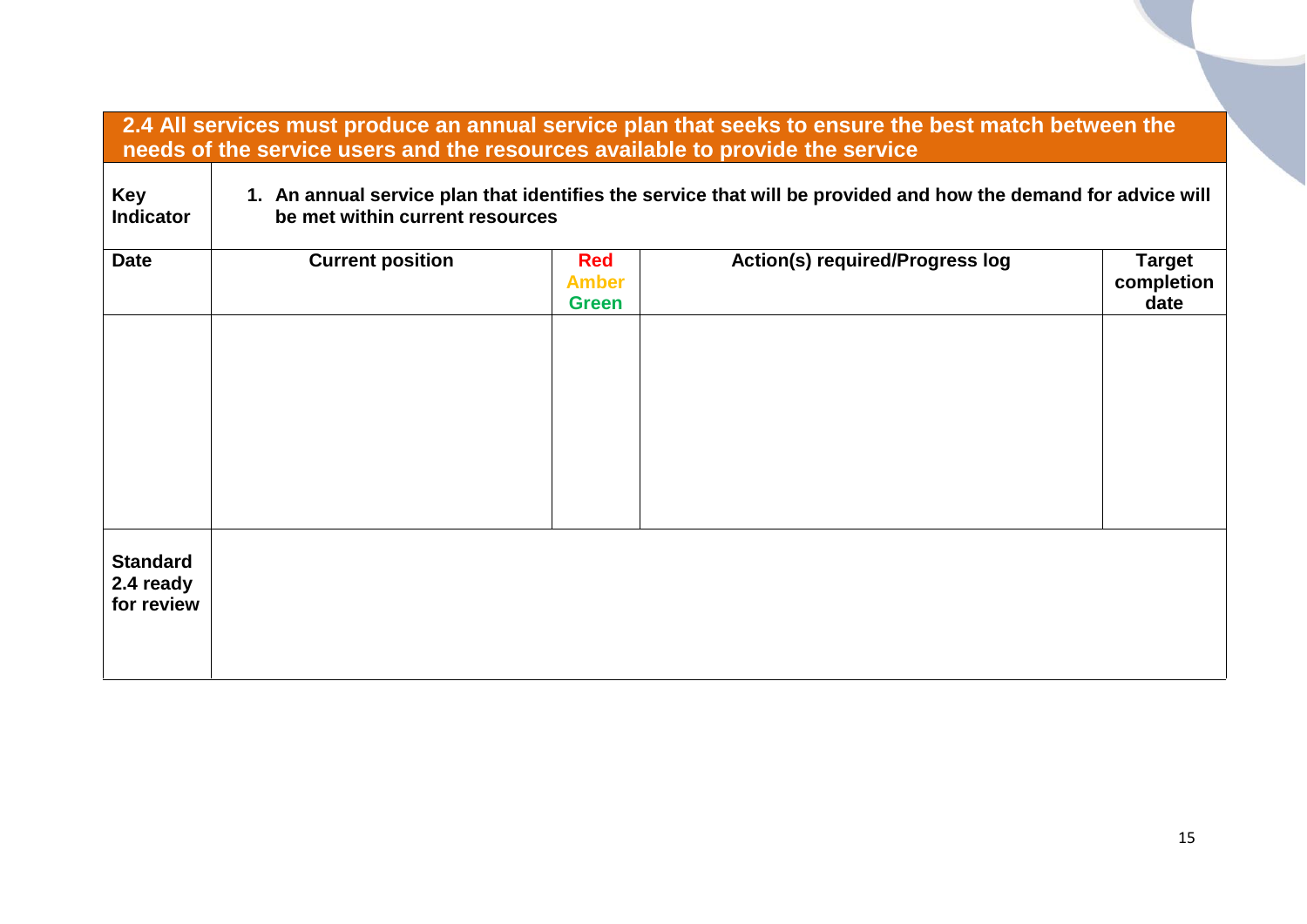<span id="page-15-0"></span>

|                                            | 2.5 All services must regularly review their work against the aims and objectives for their service and<br>make the results of these reviews available in a publicly accessible format at least once a year |                                            |                                        |                                     |  |  |
|--------------------------------------------|-------------------------------------------------------------------------------------------------------------------------------------------------------------------------------------------------------------|--------------------------------------------|----------------------------------------|-------------------------------------|--|--|
| <b>Key</b><br>indicator                    | 1. Documentary evidence of collation of service statistics, analysis and consideration by those responsible<br>for advice service planning                                                                  |                                            |                                        |                                     |  |  |
| <b>Date</b>                                | <b>Current position</b>                                                                                                                                                                                     | <b>Red</b><br><b>Amber</b><br><b>Green</b> | <b>Action(s) required/Progress log</b> | <b>Target</b><br>completion<br>date |  |  |
| Key<br><b>Indicator</b>                    | 2. The evidence is available to the public                                                                                                                                                                  |                                            |                                        |                                     |  |  |
|                                            |                                                                                                                                                                                                             |                                            |                                        |                                     |  |  |
| <b>Standard</b><br>2.5 ready<br>for review |                                                                                                                                                                                                             |                                            |                                        |                                     |  |  |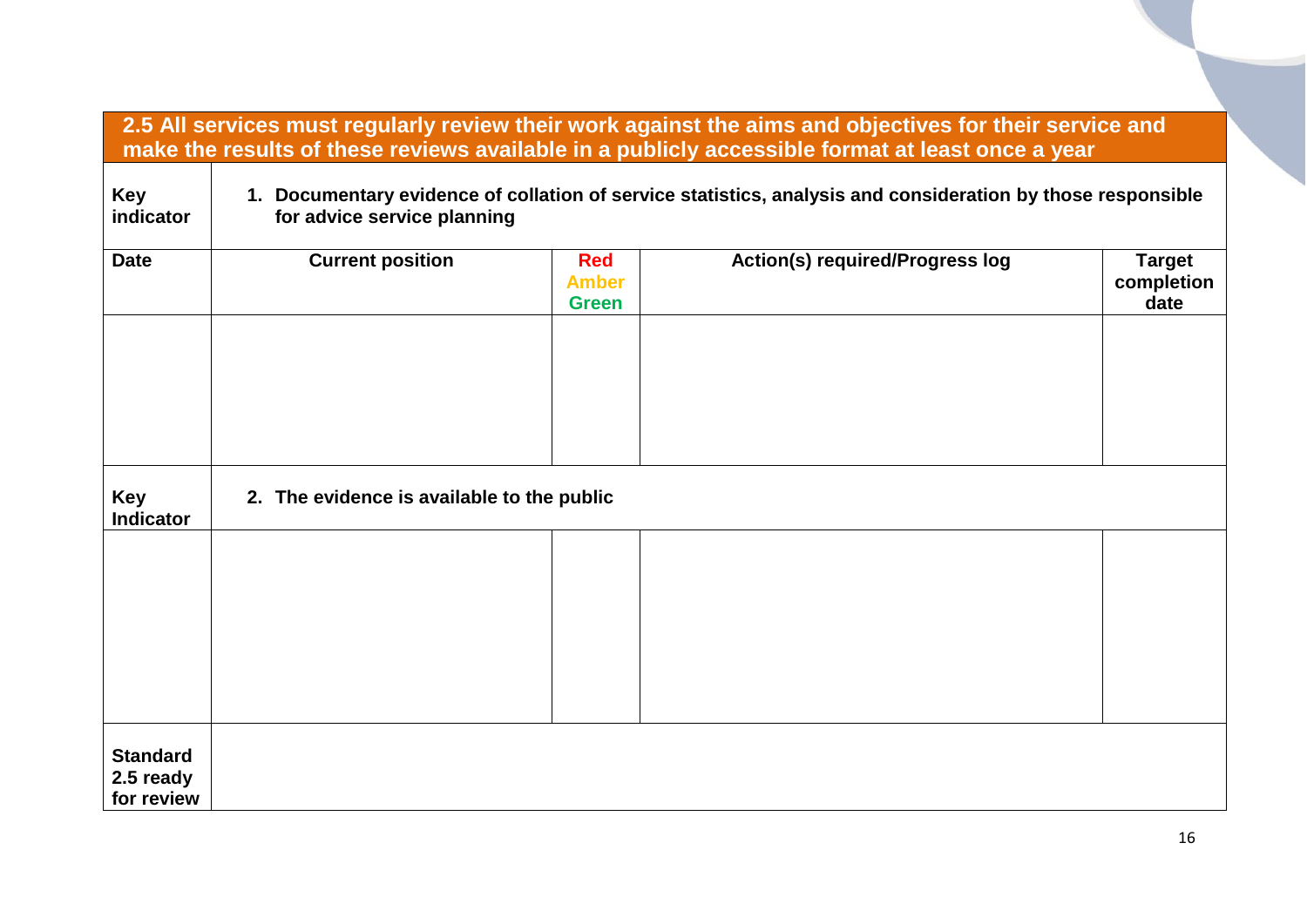<span id="page-16-0"></span>

| 2.6 All services must be subject to regular independent review and evaluation |                                                                                   |                                            |                                 |                                     |  |  |
|-------------------------------------------------------------------------------|-----------------------------------------------------------------------------------|--------------------------------------------|---------------------------------|-------------------------------------|--|--|
| <b>Key</b><br><b>Indicator</b>                                                | 1. An independent review and evaluation is undertaken at least once every 3 years |                                            |                                 |                                     |  |  |
| <b>Date</b>                                                                   | <b>Current position</b>                                                           | <b>Red</b><br><b>Amber</b><br><b>Green</b> | Action(s) required/Progress log | <b>Target</b><br>completion<br>date |  |  |
|                                                                               |                                                                                   |                                            |                                 |                                     |  |  |
|                                                                               |                                                                                   |                                            |                                 |                                     |  |  |
|                                                                               |                                                                                   |                                            |                                 |                                     |  |  |
| <b>Standard</b><br>2.6 ready<br>for review                                    |                                                                                   |                                            |                                 |                                     |  |  |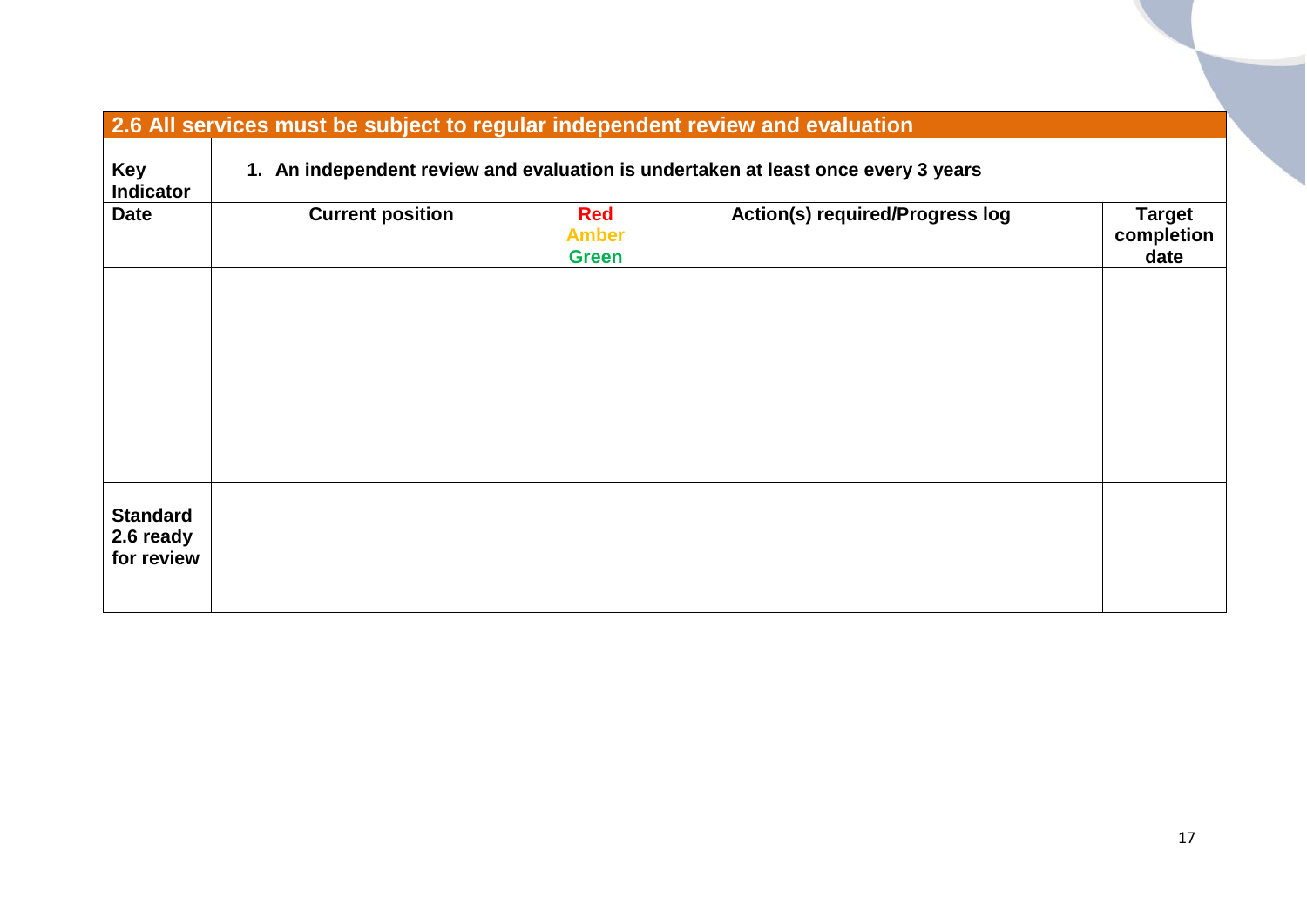# <span id="page-17-0"></span>**3. Standards of Accessibility and Customer Care**

<span id="page-17-1"></span>

| 3.1 All service providers must be committed to providing equity of access to services for all. |                                                                                                                                                                                                                                                                                           |                                            |                                        |                                     |  |
|------------------------------------------------------------------------------------------------|-------------------------------------------------------------------------------------------------------------------------------------------------------------------------------------------------------------------------------------------------------------------------------------------|--------------------------------------------|----------------------------------------|-------------------------------------|--|
| <b>Key</b><br><b>Indicator</b>                                                                 | 1. A clear statement explaining how the advice service meets the needs of the whole community, including<br>those with protected characteristics defined in the equality Act 2010, and how this is measured (except<br>when the advice service is for a defined sector of the population) |                                            |                                        |                                     |  |
| <b>Date</b>                                                                                    | <b>Current position</b>                                                                                                                                                                                                                                                                   | <b>Red</b><br><b>Amber</b><br><b>Green</b> | <b>Action(s) required/Progress log</b> | <b>Target</b><br>completion<br>date |  |
|                                                                                                |                                                                                                                                                                                                                                                                                           |                                            |                                        |                                     |  |
|                                                                                                |                                                                                                                                                                                                                                                                                           |                                            |                                        |                                     |  |
|                                                                                                |                                                                                                                                                                                                                                                                                           |                                            |                                        |                                     |  |
| <b>Standard</b><br>3.1 ready<br>for review                                                     |                                                                                                                                                                                                                                                                                           |                                            |                                        |                                     |  |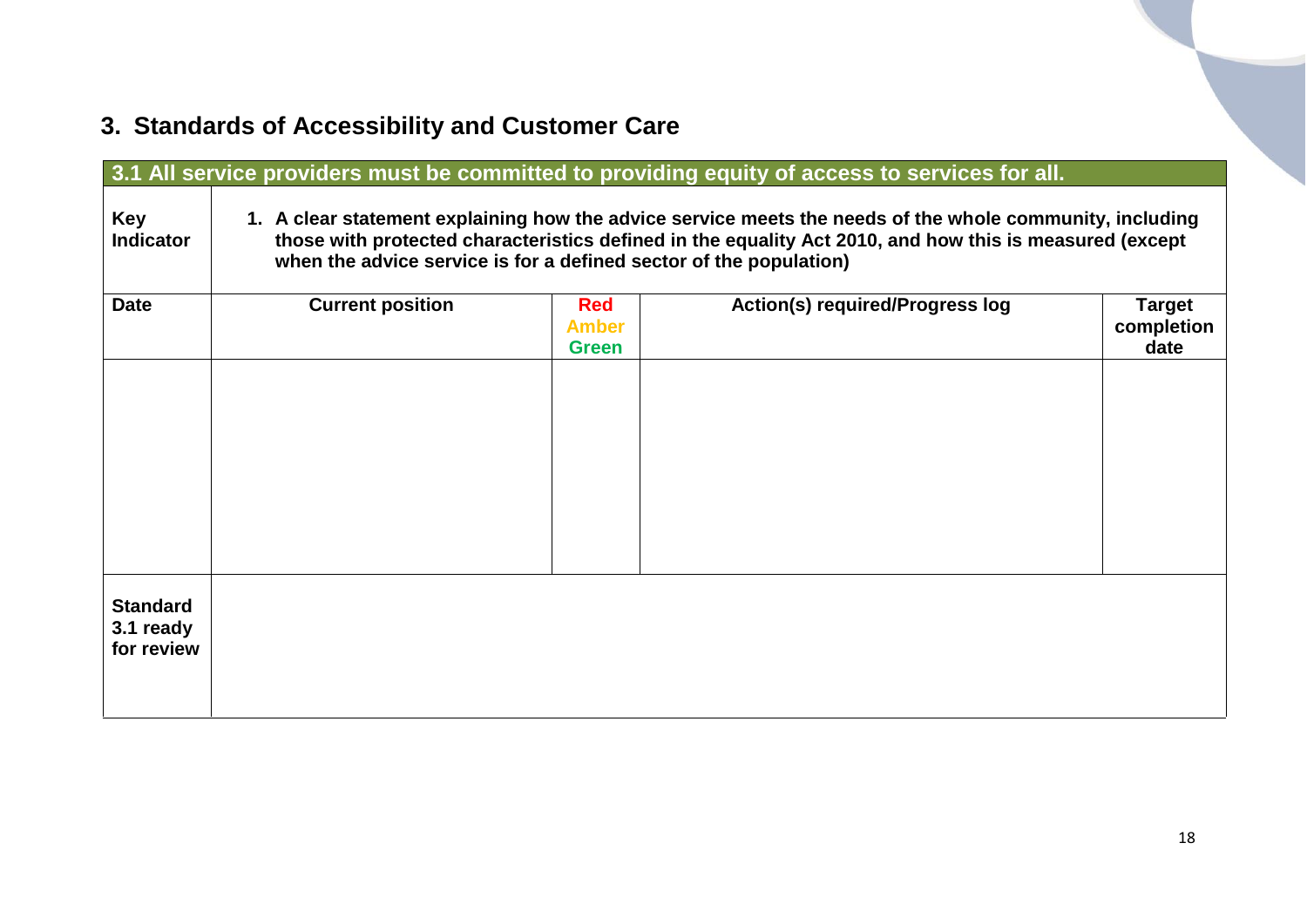<span id="page-18-0"></span>

|                                | 3.2 All service providers must have a clear commitment to treat service users with respect and be clear<br>about any expectations of behaviour they have of service users |                                            |                                        |                                     |  |
|--------------------------------|---------------------------------------------------------------------------------------------------------------------------------------------------------------------------|--------------------------------------------|----------------------------------------|-------------------------------------|--|
| <b>Key</b><br><b>Indicator</b> | 1. A customer care policy which covers all staff involved in delivery of the service, which is published                                                                  |                                            |                                        |                                     |  |
| <b>Date</b>                    | <b>Current position</b>                                                                                                                                                   | <b>Red</b><br><b>Amber</b><br><b>Green</b> | <b>Action(s) required/Progress log</b> | <b>Target</b><br>completion<br>date |  |
| <b>Key</b><br><b>Indicator</b> | 2. A policy clearly defining expectations in relation to service user behaviour                                                                                           |                                            |                                        |                                     |  |
|                                |                                                                                                                                                                           |                                            |                                        |                                     |  |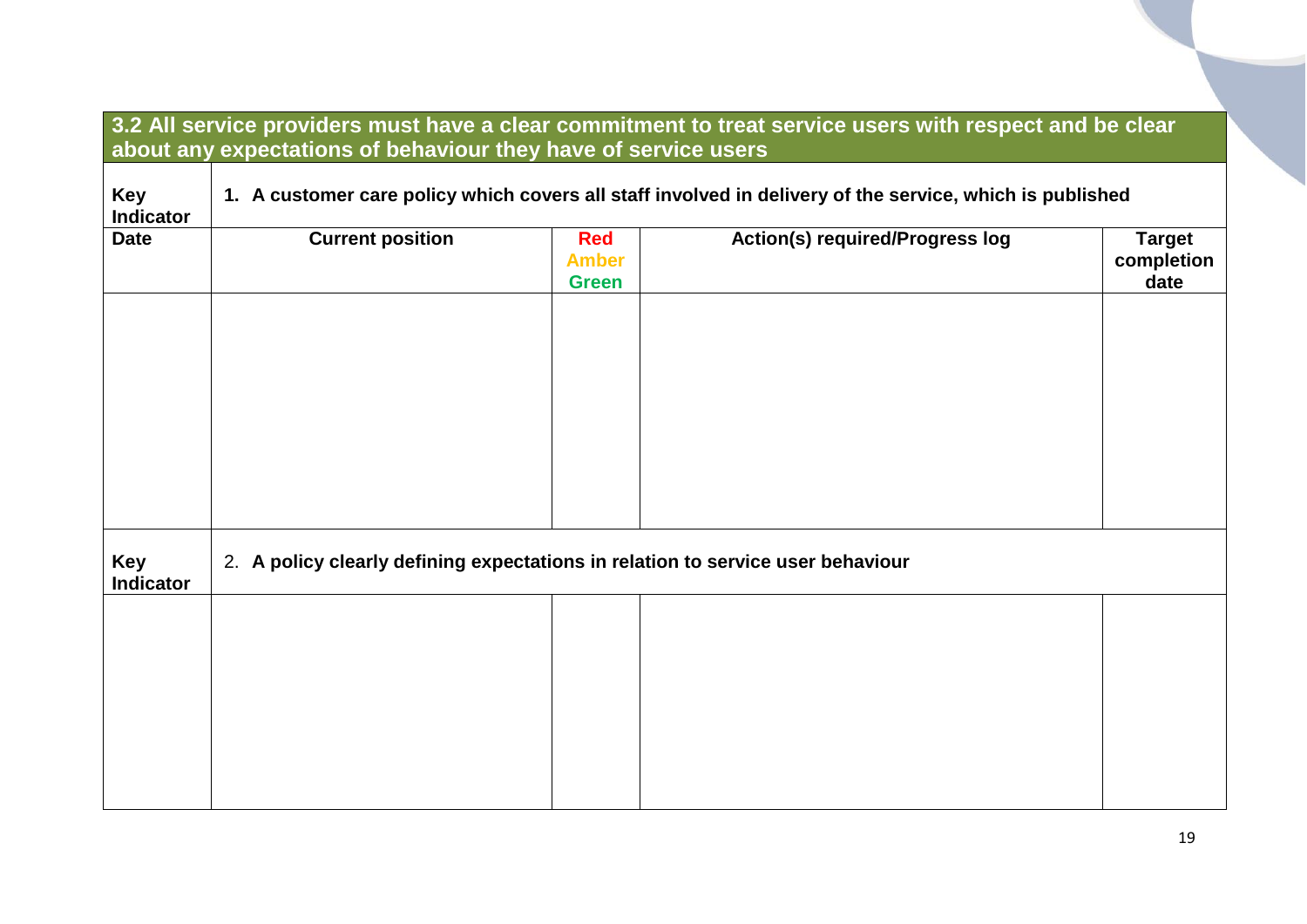<span id="page-19-0"></span>

| <b>Standard</b><br>3.2 ready<br>for review |                           |                                            | 3.3 All service providers must have procedures to review their premises at least once every three years      |                                     |
|--------------------------------------------|---------------------------|--------------------------------------------|--------------------------------------------------------------------------------------------------------------|-------------------------------------|
| Key<br><b>Indicator</b>                    | least once every 3 years. |                                            | 1. There are procedures to review the advice providers' premises and how these meet service users' needs, at |                                     |
| <b>Date</b>                                | <b>Current position</b>   | <b>Red</b><br><b>Amber</b><br><b>Green</b> | <b>Action(s) required/Progress log</b>                                                                       | <b>Target</b><br>completion<br>date |
|                                            |                           |                                            |                                                                                                              |                                     |
|                                            |                           |                                            |                                                                                                              |                                     |
|                                            |                           |                                            |                                                                                                              |                                     |
| <b>Standard</b><br>3.3 ready<br>for review |                           |                                            |                                                                                                              |                                     |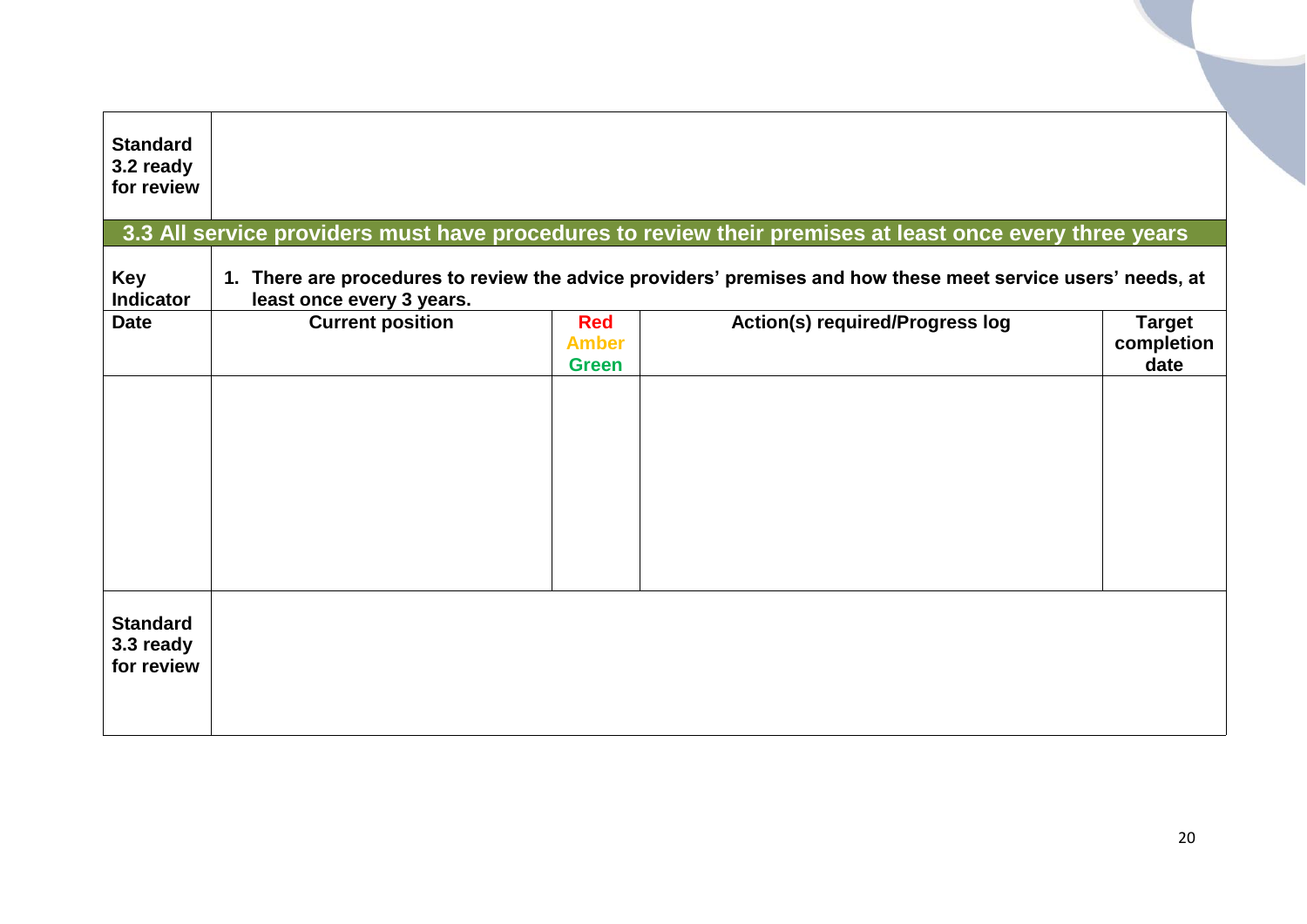<span id="page-20-1"></span><span id="page-20-0"></span>

|                                            | 3.4 All service providers must regularly review the methods of delivery for their service to ensure both<br>accessibility and the effective use of resources                           |                                            |                                                                                                            |                                     |  |  |
|--------------------------------------------|----------------------------------------------------------------------------------------------------------------------------------------------------------------------------------------|--------------------------------------------|------------------------------------------------------------------------------------------------------------|-------------------------------------|--|--|
| <b>Key</b><br><b>Indicator</b>             | 1. There is a process in place for reviewing the effectiveness of each method of delivery of advice, at least once<br>every 2 years, and this information is used to make improvements |                                            |                                                                                                            |                                     |  |  |
| <b>Date</b>                                | <b>Current position</b>                                                                                                                                                                | <b>Red</b><br><b>Amber</b><br><b>Green</b> | <b>Action(s) required/Progress log</b>                                                                     | <b>Target</b><br>completion<br>date |  |  |
|                                            |                                                                                                                                                                                        |                                            |                                                                                                            |                                     |  |  |
|                                            |                                                                                                                                                                                        |                                            |                                                                                                            |                                     |  |  |
|                                            |                                                                                                                                                                                        |                                            |                                                                                                            |                                     |  |  |
| <b>Standard</b><br>3.4 ready<br>for review |                                                                                                                                                                                        |                                            |                                                                                                            |                                     |  |  |
|                                            |                                                                                                                                                                                        |                                            | 3.5 All service providers must regularly review their hours of service to ensure that these meet the needs |                                     |  |  |
|                                            | of their current and potential service users                                                                                                                                           |                                            |                                                                                                            |                                     |  |  |
| <b>Key</b><br><b>Indicator</b>             | 1. There is a process in place for reviewing the opening hours of the advice service, at least once every 2<br>years                                                                   |                                            |                                                                                                            |                                     |  |  |
| <b>Date</b>                                | <b>Current position</b>                                                                                                                                                                | <b>Red</b><br><b>Amber</b><br><b>Green</b> | <b>Action(s) required/Progress log</b>                                                                     | <b>Target</b><br>completion<br>date |  |  |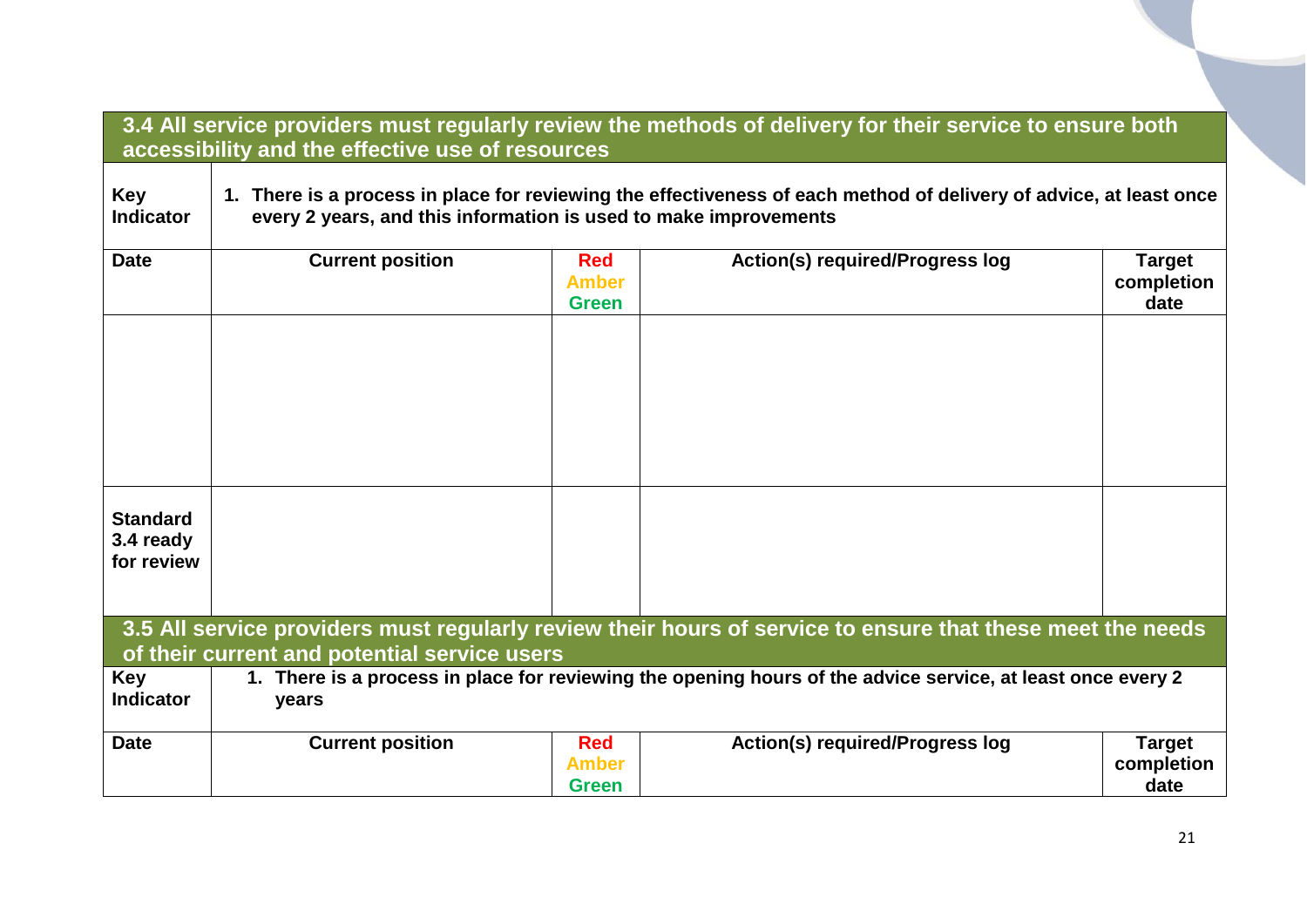<span id="page-21-0"></span>

| <b>Standard</b><br>3.5 ready<br>for review |                            |                                            |                                                                                                                                                                                                                              |                                     |
|--------------------------------------------|----------------------------|--------------------------------------------|------------------------------------------------------------------------------------------------------------------------------------------------------------------------------------------------------------------------------|-------------------------------------|
| <b>Key</b><br><b>Indicator</b>             | of potential service users |                                            | 3.6 All service providers must ensure that potential service users are aware of the service that is provided<br>1. There is a plan in place to promote/market the advice service in ways that meet the needs and preferences |                                     |
| <b>Date</b>                                | <b>Current position</b>    | <b>Red</b><br><b>Amber</b><br><b>Green</b> | Action(s) required/Progress log                                                                                                                                                                                              | <b>Target</b><br>completion<br>date |
| <b>Standard</b><br>3.6 ready<br>for review |                            |                                            |                                                                                                                                                                                                                              |                                     |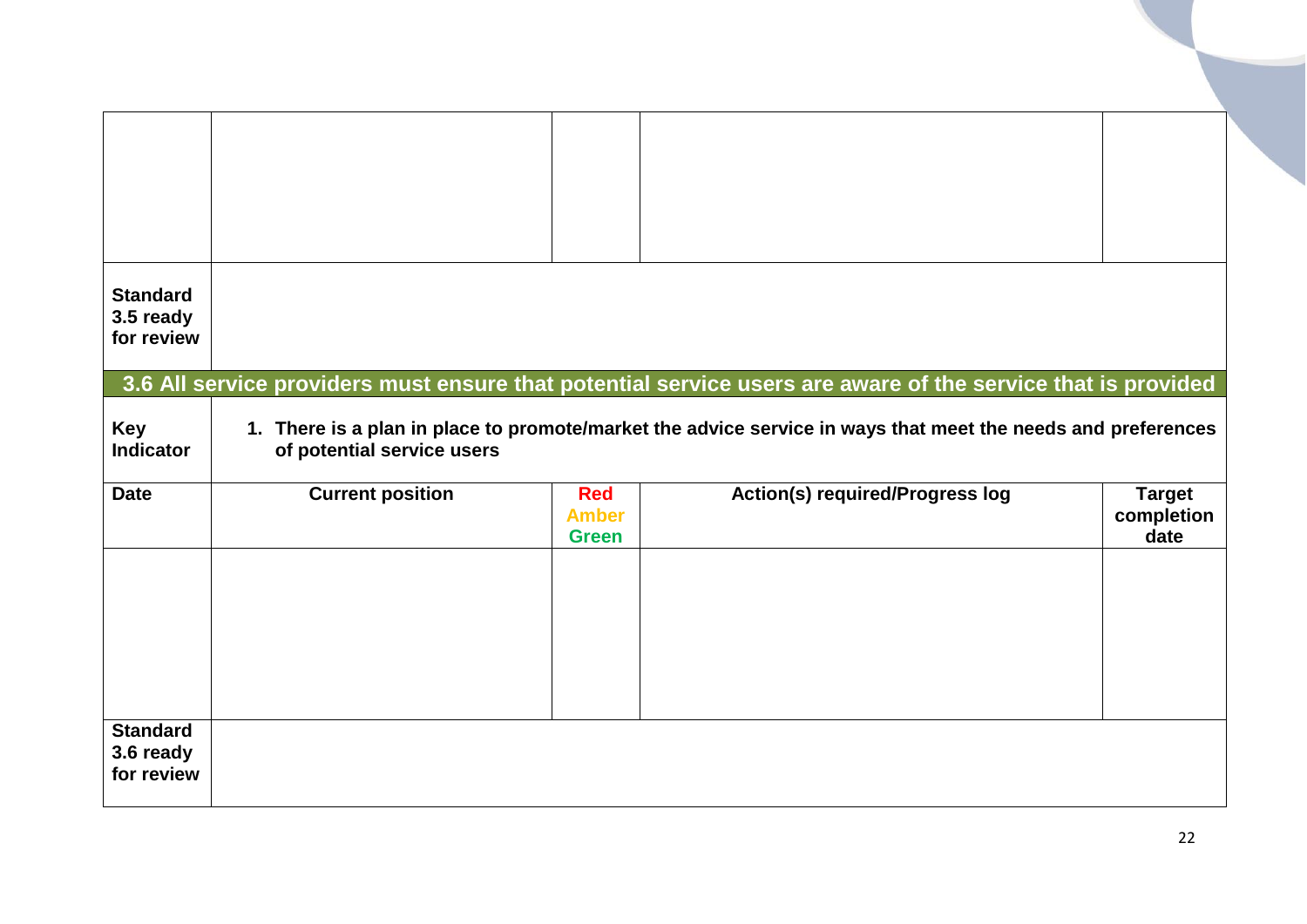<span id="page-22-1"></span><span id="page-22-0"></span>

|                                            | 3.7 All service providers must be able to provide information in a range of formats that are appropriate to<br>the needs of disabled people and the local community.                                                               |                                            |                                        |                                     |  |  |
|--------------------------------------------|------------------------------------------------------------------------------------------------------------------------------------------------------------------------------------------------------------------------------------|--------------------------------------------|----------------------------------------|-------------------------------------|--|--|
| <b>Key</b><br><b>Indicator</b>             | 1. A policy relating to the provision of information in alternative formats                                                                                                                                                        |                                            |                                        |                                     |  |  |
| <b>Date</b>                                | <b>Current position</b>                                                                                                                                                                                                            | <b>Red</b><br><b>Amber</b><br><b>Green</b> | <b>Action(s) required/Progress log</b> | <b>Target</b><br>completion<br>date |  |  |
|                                            |                                                                                                                                                                                                                                    |                                            |                                        |                                     |  |  |
|                                            |                                                                                                                                                                                                                                    |                                            |                                        |                                     |  |  |
| <b>Standard</b><br>3.7 ready<br>for review |                                                                                                                                                                                                                                    |                                            |                                        |                                     |  |  |
|                                            | 3.8 Services must not disadvantage those users whose first language is not English. All type II and III<br>services must have access to interpreters in appropriate languages and clear procedures for the use of<br>interpreters. |                                            |                                        |                                     |  |  |
| <b>Key</b><br><b>Indicator</b>             | 1. The service has a policy and procedures in place in relation to the use of interpreters                                                                                                                                         |                                            |                                        |                                     |  |  |
| <b>Date</b>                                | <b>Current position</b>                                                                                                                                                                                                            | <b>Red</b><br><b>Amber</b><br><b>Green</b> | <b>Action(s) required/Progress log</b> | <b>Target</b><br>completion<br>date |  |  |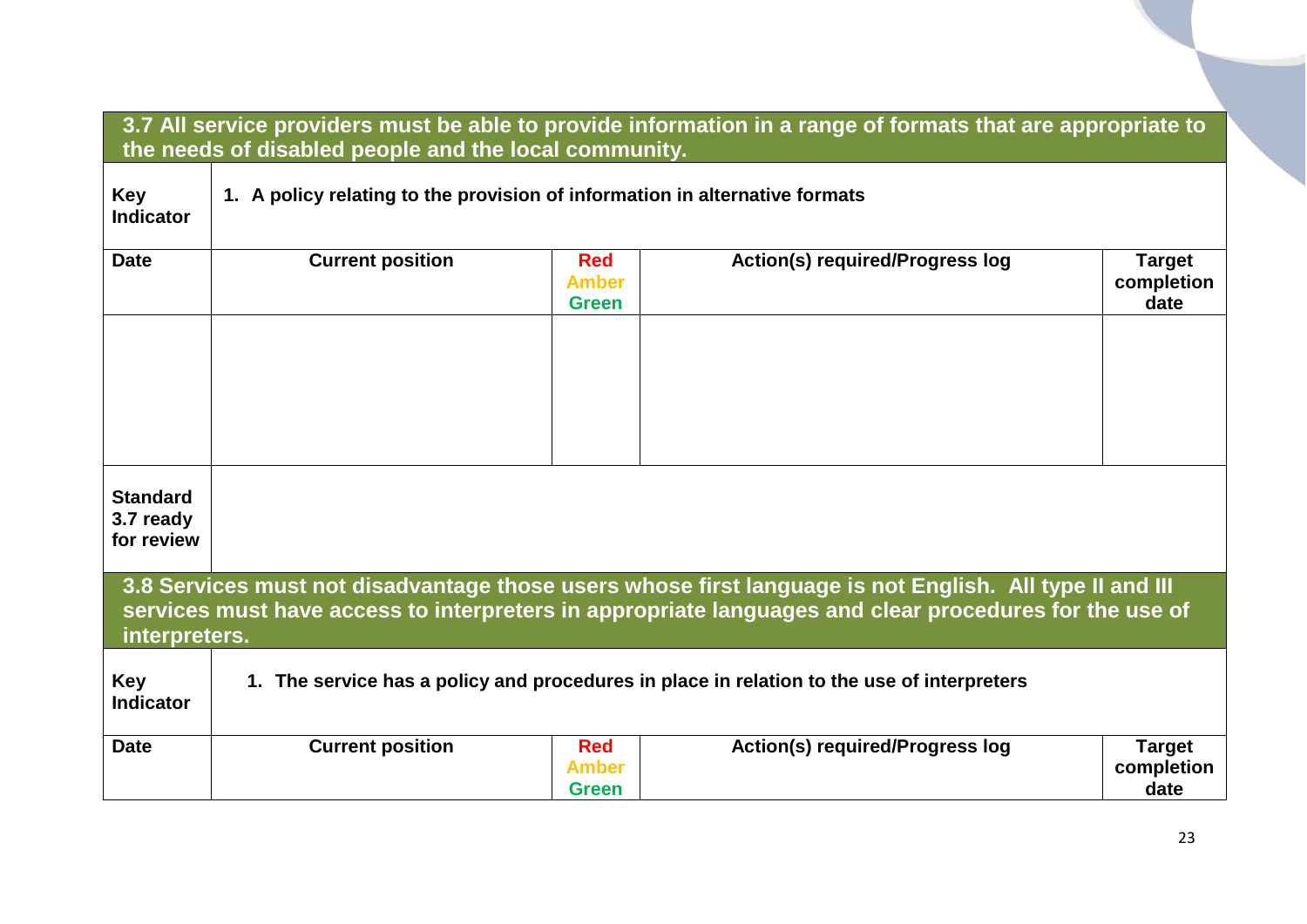<span id="page-23-0"></span>

| <b>Standard</b><br>3.8 ready<br>for review |                                                              |                                            | 3.9 All service providers must have effective and appropriate policies on confidentiality and access to      |                                     |
|--------------------------------------------|--------------------------------------------------------------|--------------------------------------------|--------------------------------------------------------------------------------------------------------------|-------------------------------------|
| information                                |                                                              |                                            |                                                                                                              |                                     |
| <b>Key</b><br><b>Indicator</b>             | to this information, confidentiality and forms of authority. |                                            | 1. The service has policies and procedures in place relating to the holding of client information and access |                                     |
| <b>Date</b>                                | <b>Current position</b>                                      | <b>Red</b><br><b>Amber</b><br><b>Green</b> | <b>Action(s) required/Progress log</b>                                                                       | <b>Target</b><br>completion<br>date |
|                                            |                                                              |                                            |                                                                                                              |                                     |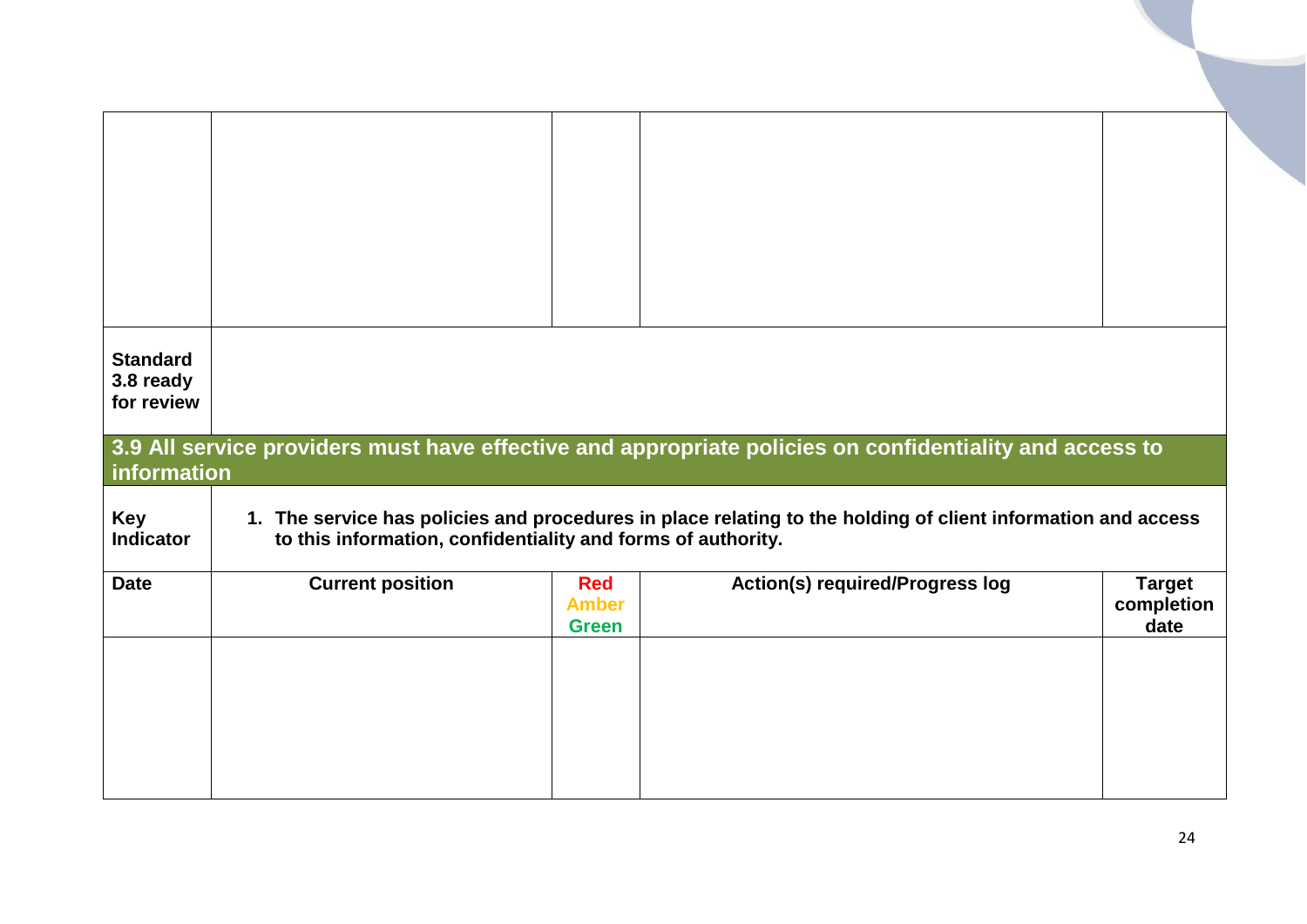<span id="page-24-0"></span>

| <b>Standard</b><br>3.9 ready<br>for review     |                         |                                            | 3.10 Service providers must have procedures for the safe maintenance of files and for file destruction. |                                     |
|------------------------------------------------|-------------------------|--------------------------------------------|---------------------------------------------------------------------------------------------------------|-------------------------------------|
| <b>Key</b><br><b>Indicator</b>                 |                         |                                            | 1. The service has a policy in place relating to storage and destruction of files                       |                                     |
| <b>Date</b>                                    | <b>Current position</b> | <b>Red</b><br><b>Amber</b><br><b>Green</b> | <b>Action(s) required/Progress log</b>                                                                  | <b>Target</b><br>completion<br>date |
| <b>Standard</b><br>3.10<br>ready for<br>review |                         |                                            |                                                                                                         |                                     |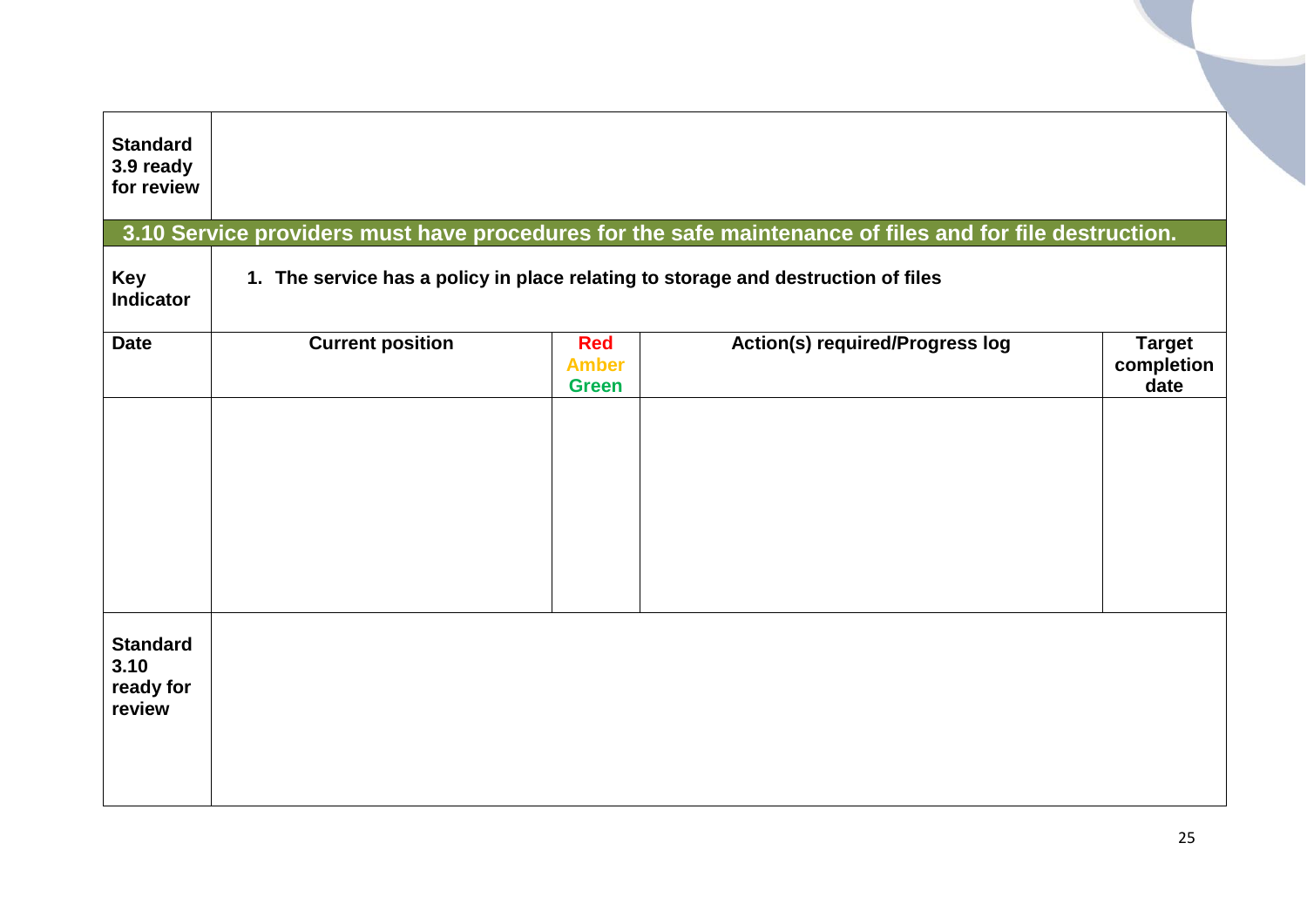<span id="page-25-0"></span>

| rights of redress              |                                                                            |                                            | 3.11 Service providers must have an effective complaints procedure and adequate insurance to provide |                                     |  |
|--------------------------------|----------------------------------------------------------------------------|--------------------------------------------|------------------------------------------------------------------------------------------------------|-------------------------------------|--|
| <b>Key</b><br><b>Indicator</b> | 1. The service has an easy to use complaints procedure which is publicised |                                            |                                                                                                      |                                     |  |
| <b>Date</b>                    | <b>Current position</b>                                                    | <b>Red</b><br><b>Amber</b><br><b>Green</b> | <b>Action(s) required/Progress log</b>                                                               | <b>Target</b><br>completion<br>date |  |
|                                |                                                                            |                                            |                                                                                                      |                                     |  |
|                                |                                                                            |                                            |                                                                                                      |                                     |  |
| <b>Key</b><br><b>Indicator</b> | 2. The service has Professional Indemnity Insurance                        |                                            |                                                                                                      |                                     |  |
|                                |                                                                            |                                            |                                                                                                      |                                     |  |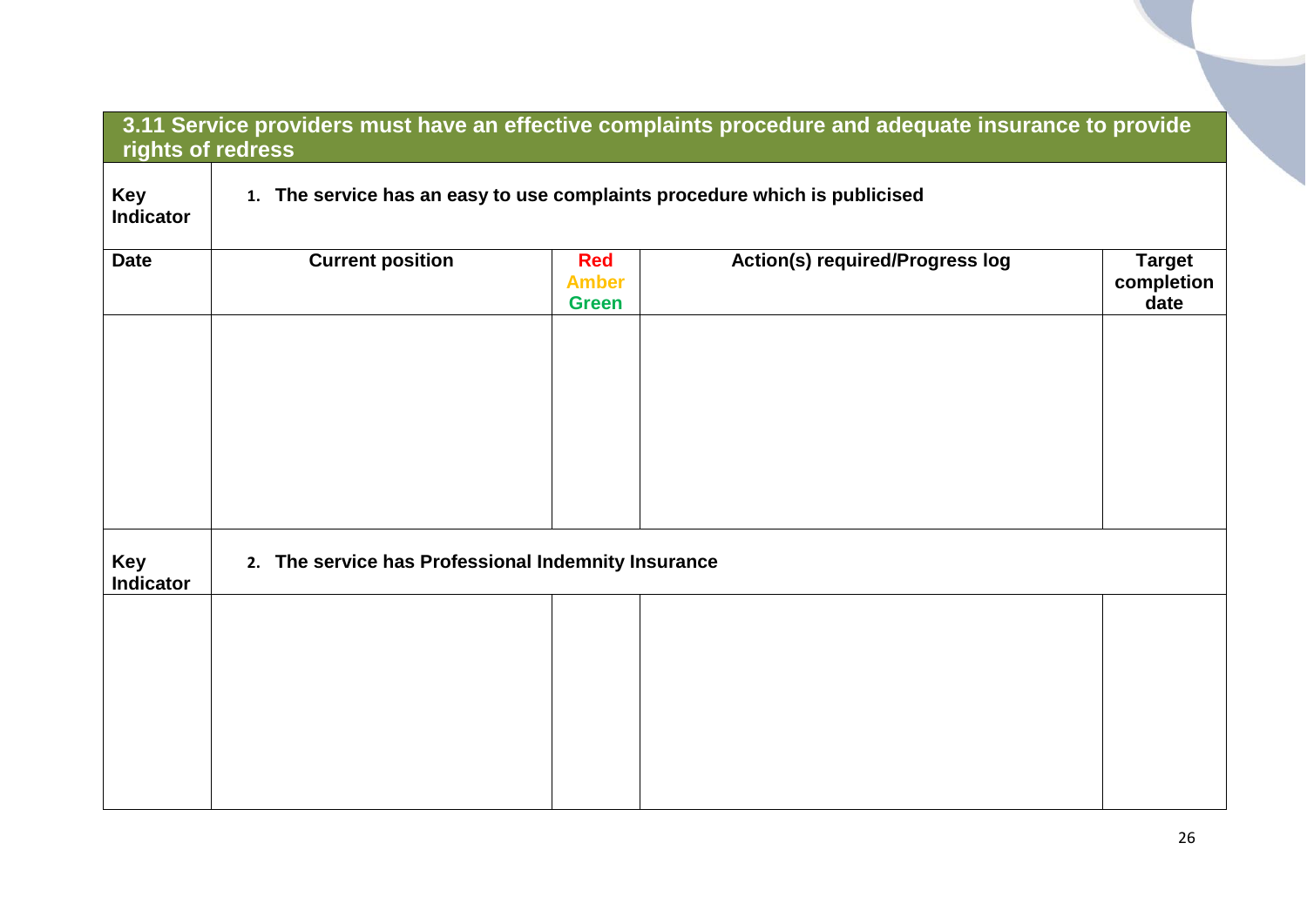<span id="page-26-0"></span>

| <b>Standard</b><br>3.11<br>ready for<br>review |                         |                                            |                                                                                                                                                                                   |                                     |
|------------------------------------------------|-------------------------|--------------------------------------------|-----------------------------------------------------------------------------------------------------------------------------------------------------------------------------------|-------------------------------------|
|                                                |                         |                                            | 3.12 All service providers must have procedures that actively encourage feedback from service users                                                                               |                                     |
| <b>Key</b><br><b>Indicator</b>                 |                         |                                            | 1. The service has procedures in place that enable service users to provide feedback on the quality of<br>service they have received and uses this to inform its service planning |                                     |
| <b>Date</b>                                    | <b>Current position</b> | <b>Red</b><br><b>Amber</b><br><b>Green</b> | <b>Action(s) required/Progress log</b>                                                                                                                                            | <b>Target</b><br>completion<br>date |
|                                                |                         |                                            |                                                                                                                                                                                   |                                     |
| <b>Standard</b><br>3.12<br>ready for<br>review |                         |                                            |                                                                                                                                                                                   |                                     |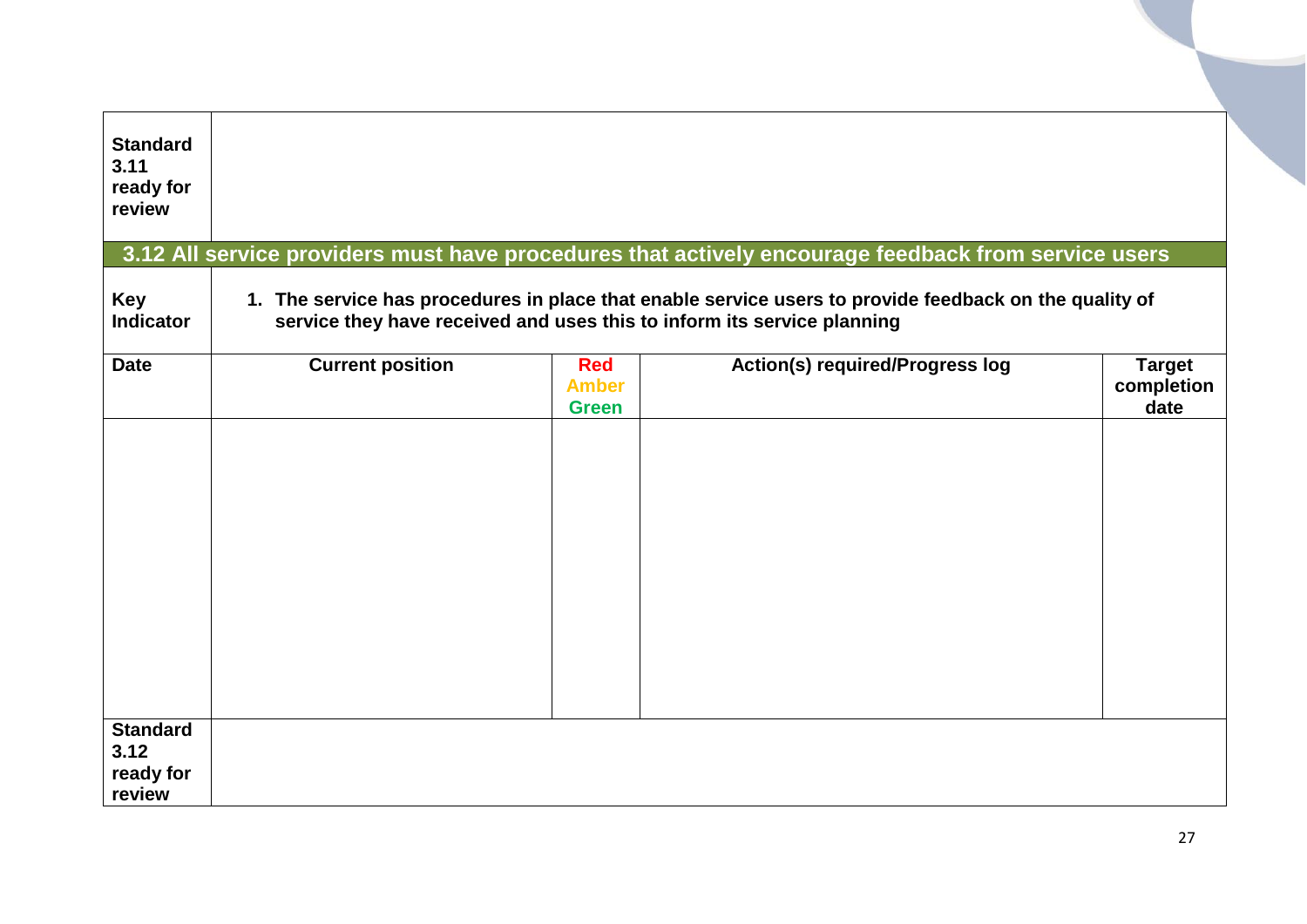# <span id="page-27-0"></span>**4. Standards for Providing the Service**

<span id="page-27-1"></span>

| 4.1 All service providers must provide an independent service that can represent the interests of their<br>service users. |                                                                                                                                                              |                                            |                                        |                                     |  |  |
|---------------------------------------------------------------------------------------------------------------------------|--------------------------------------------------------------------------------------------------------------------------------------------------------------|--------------------------------------------|----------------------------------------|-------------------------------------|--|--|
| <b>Key</b><br><b>Indicator</b>                                                                                            | 1. A written policy and staff training that demonstrates the service places the interests of service users before<br>their own or a third party's interests. |                                            |                                        |                                     |  |  |
| <b>Date</b>                                                                                                               | <b>Current position</b>                                                                                                                                      | <b>Red</b><br><b>Amber</b><br><b>Green</b> | <b>Action(s) required/Progress log</b> | <b>Target</b><br>completion<br>date |  |  |
|                                                                                                                           |                                                                                                                                                              |                                            |                                        |                                     |  |  |
|                                                                                                                           |                                                                                                                                                              |                                            |                                        |                                     |  |  |
|                                                                                                                           |                                                                                                                                                              |                                            |                                        |                                     |  |  |
| <b>Standard</b><br>4.1 ready<br>for review                                                                                |                                                                                                                                                              |                                            |                                        |                                     |  |  |
|                                                                                                                           |                                                                                                                                                              |                                            |                                        |                                     |  |  |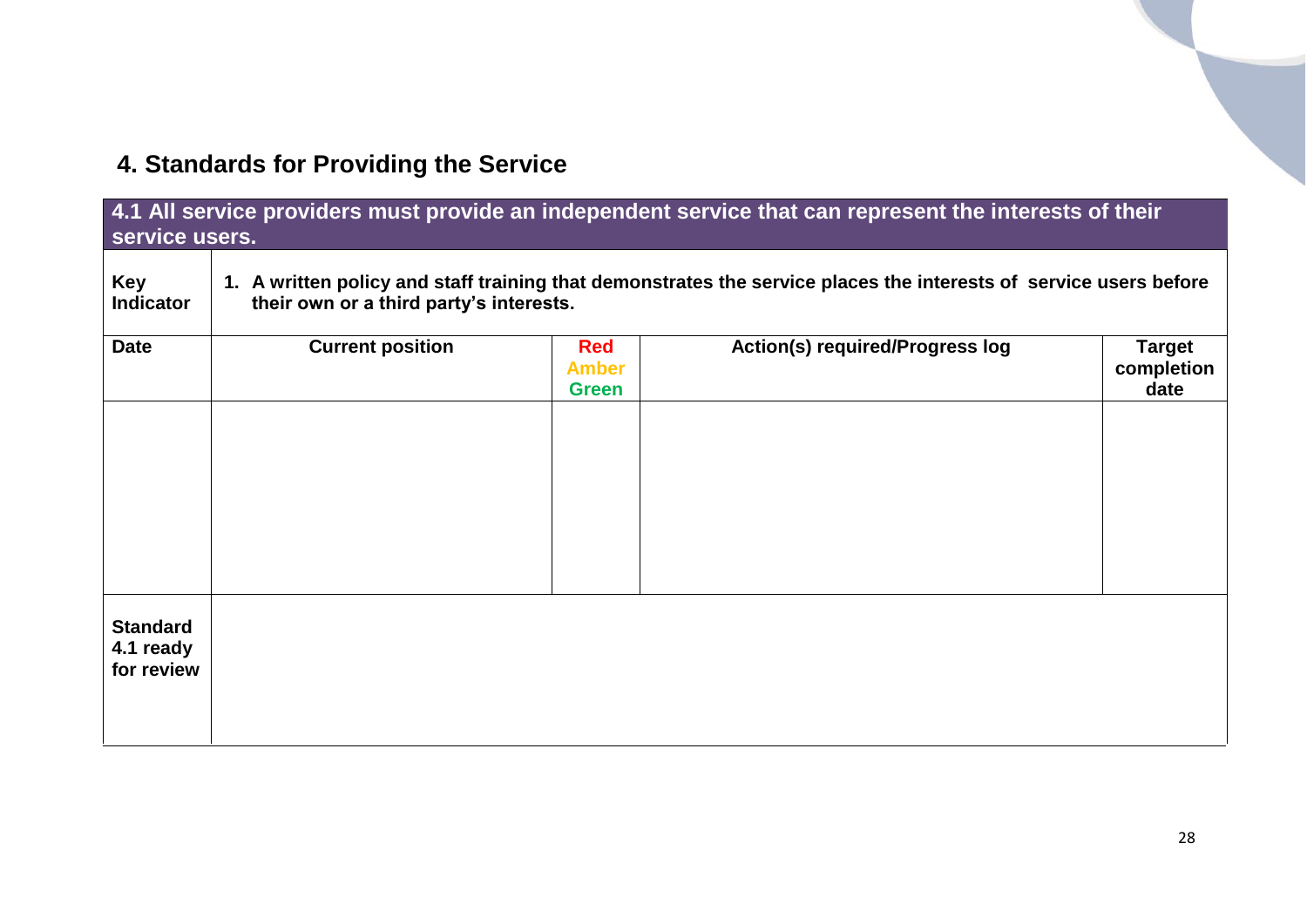<span id="page-28-0"></span>

|                                            | 4.2 All services must have arrangements to ensure that their service has up to date reference materials<br>and appropriate journals |                                            |                                                                                                                                                                                                              |                                     |  |  |  |  |
|--------------------------------------------|-------------------------------------------------------------------------------------------------------------------------------------|--------------------------------------------|--------------------------------------------------------------------------------------------------------------------------------------------------------------------------------------------------------------|-------------------------------------|--|--|--|--|
| <b>Key</b><br><b>Indicator</b>             | they provide                                                                                                                        |                                            | 1. The service has up-to-date reference materials and journals (paper and/or online) relevant to the service                                                                                                 |                                     |  |  |  |  |
| <b>Date</b>                                | <b>Current position</b>                                                                                                             | <b>Red</b><br><b>Amber</b><br><b>Green</b> | <b>Action(s) required/Progress log</b>                                                                                                                                                                       | <b>Target</b><br>completion<br>date |  |  |  |  |
|                                            |                                                                                                                                     |                                            |                                                                                                                                                                                                              |                                     |  |  |  |  |
|                                            |                                                                                                                                     |                                            |                                                                                                                                                                                                              |                                     |  |  |  |  |
|                                            |                                                                                                                                     |                                            |                                                                                                                                                                                                              |                                     |  |  |  |  |
| <b>Standard</b><br>4.2 ready<br>for review |                                                                                                                                     |                                            |                                                                                                                                                                                                              |                                     |  |  |  |  |
|                                            | consistent and seamless service                                                                                                     |                                            | 4.3 All service providers must maintain regular contact and liaison with other providers in the locality.<br>Referral agreements must be established between agencies to ensure that service users receive a |                                     |  |  |  |  |
| Key<br><b>Indicator</b>                    | in their locality                                                                                                                   |                                            | 1. The service provider can demonstrate a good knowledge of other relevant service providers                                                                                                                 |                                     |  |  |  |  |
| <b>Date</b>                                | <b>Current position</b>                                                                                                             | <b>Red</b><br><b>Amber</b><br><b>Green</b> | <b>Action(s) required/Progress log</b>                                                                                                                                                                       | <b>Target</b><br>completion<br>date |  |  |  |  |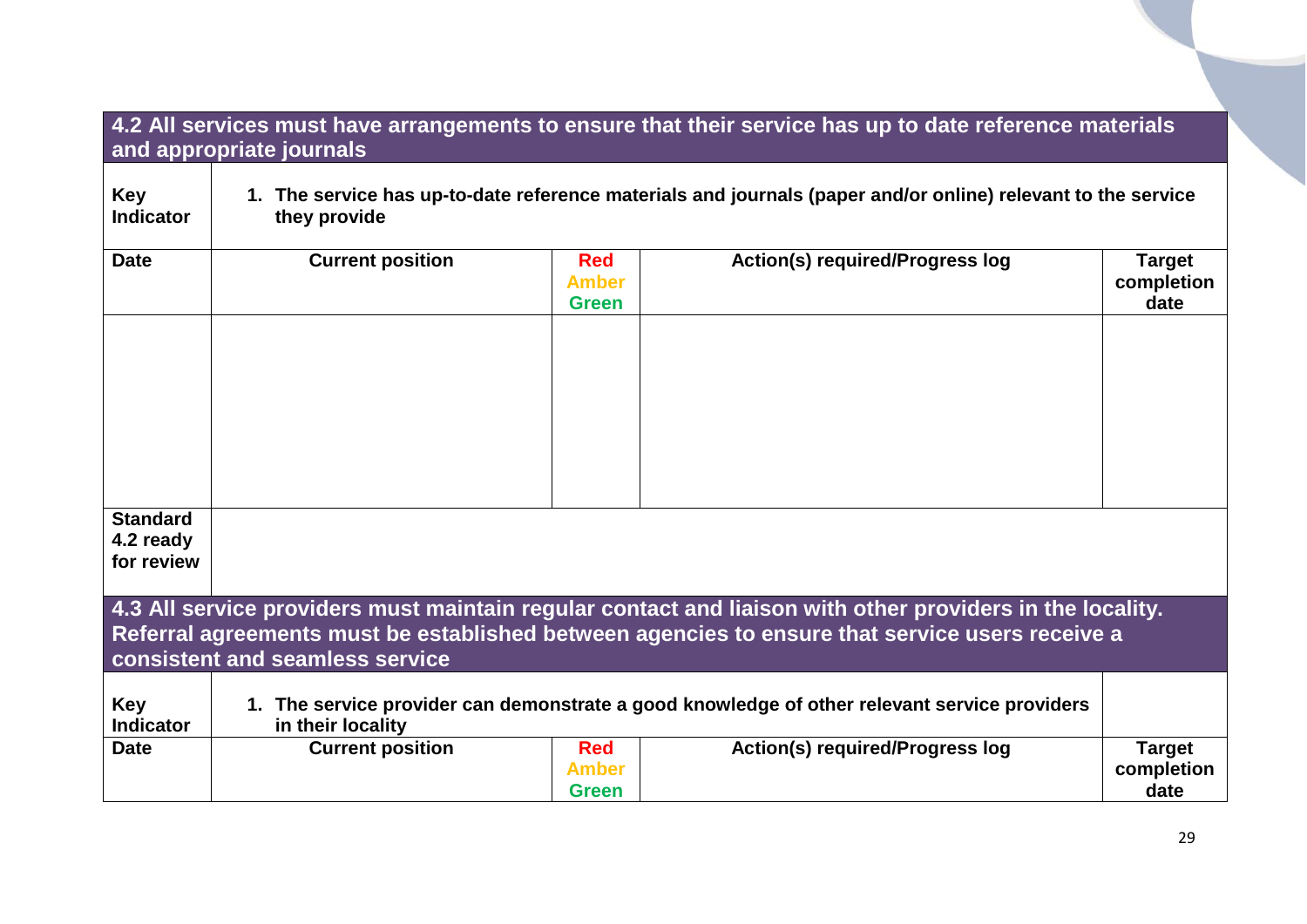| Key<br>Indicator                           | 2. The advice service has a referral policy and procedures in place |  |  |
|--------------------------------------------|---------------------------------------------------------------------|--|--|
|                                            |                                                                     |  |  |
|                                            |                                                                     |  |  |
|                                            |                                                                     |  |  |
|                                            |                                                                     |  |  |
|                                            |                                                                     |  |  |
| <b>Standard</b><br>4.3 ready<br>for review |                                                                     |  |  |
|                                            |                                                                     |  |  |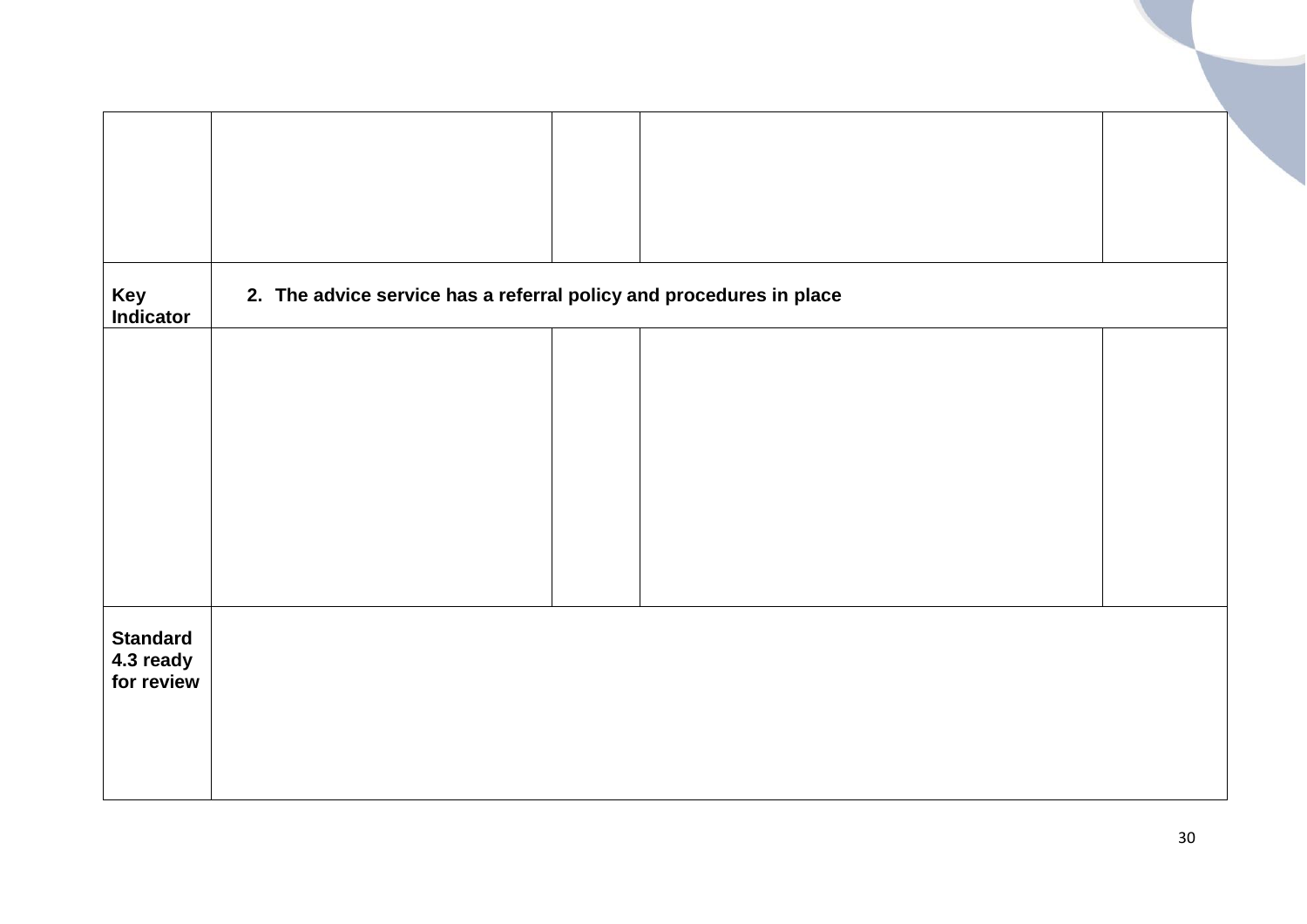### <span id="page-30-0"></span>**4.4 Type II & III services must have systems that ensure that service user information and case files are well organised.**

<span id="page-30-1"></span>

| <b>Key</b><br><b>Indicator</b>             |                                           |                                            | 1. The service provider has an effective and efficient case management system                              |                                     |
|--------------------------------------------|-------------------------------------------|--------------------------------------------|------------------------------------------------------------------------------------------------------------|-------------------------------------|
| <b>Date</b>                                | <b>Current position</b>                   | <b>Red</b><br><b>Amber</b><br><b>Green</b> | <b>Action(s) required/Progress log</b>                                                                     | <b>Target</b><br>completion<br>date |
|                                            |                                           |                                            |                                                                                                            |                                     |
|                                            |                                           |                                            |                                                                                                            |                                     |
|                                            |                                           |                                            |                                                                                                            |                                     |
| <b>Standard</b><br>4.4 ready<br>for review |                                           |                                            |                                                                                                            |                                     |
| users.                                     |                                           |                                            | 4.5 Type II & III services must have a casework procedure that can be applied consistently to all service  |                                     |
| <b>Key</b><br><b>Indicator</b>             | that are consistently applied by advisers |                                            | 1. The service has casework procedures, covering the outset of the case, progressing and closing the case, |                                     |
| <b>Date</b>                                | <b>Current position</b>                   | <b>Red</b><br><b>Amber</b><br><b>Green</b> | <b>Action(s) required/Progress log</b>                                                                     | <b>Target</b><br>completion<br>date |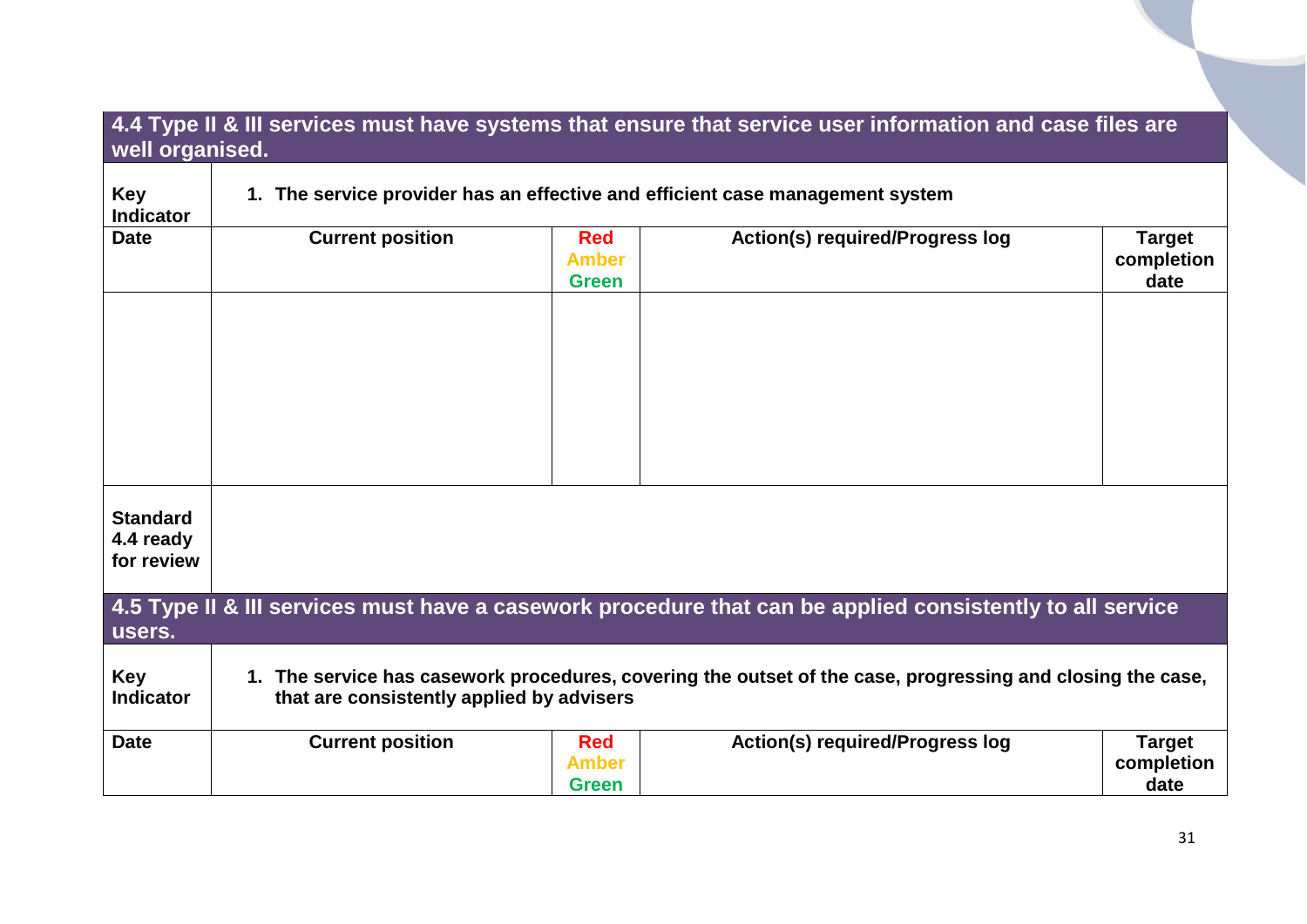<span id="page-31-0"></span>

| <b>Standard</b>                |                         |                              |                                                                                                                                                                                                                        |                    |
|--------------------------------|-------------------------|------------------------------|------------------------------------------------------------------------------------------------------------------------------------------------------------------------------------------------------------------------|--------------------|
| 4.5 ready<br>for review        |                         |                              |                                                                                                                                                                                                                        |                    |
|                                |                         |                              |                                                                                                                                                                                                                        |                    |
| independent review.            |                         |                              | 4.6 Type II & III services must ensure that the casework files of individual advisers are subject to suitably qualified,                                                                                               |                    |
|                                |                         |                              |                                                                                                                                                                                                                        |                    |
| <b>Key</b><br><b>Indicator</b> |                         |                              | 1. Service providers should have arrangements for case files to be reviewed by a supervisor, or other adviser<br>under the control of the supervisor, who has not been involved in the day to day conduct of the case. |                    |
| <b>Date</b>                    | <b>Current position</b> | <b>Red</b>                   | <b>Action(s) required/Progress log</b>                                                                                                                                                                                 | <b>Target</b>      |
|                                |                         | <b>Amber</b><br><b>Green</b> |                                                                                                                                                                                                                        | completion<br>date |
|                                |                         |                              |                                                                                                                                                                                                                        |                    |
|                                |                         |                              |                                                                                                                                                                                                                        |                    |
|                                |                         |                              |                                                                                                                                                                                                                        |                    |
|                                |                         |                              |                                                                                                                                                                                                                        |                    |
|                                |                         |                              |                                                                                                                                                                                                                        |                    |
|                                |                         |                              |                                                                                                                                                                                                                        |                    |
|                                |                         |                              |                                                                                                                                                                                                                        |                    |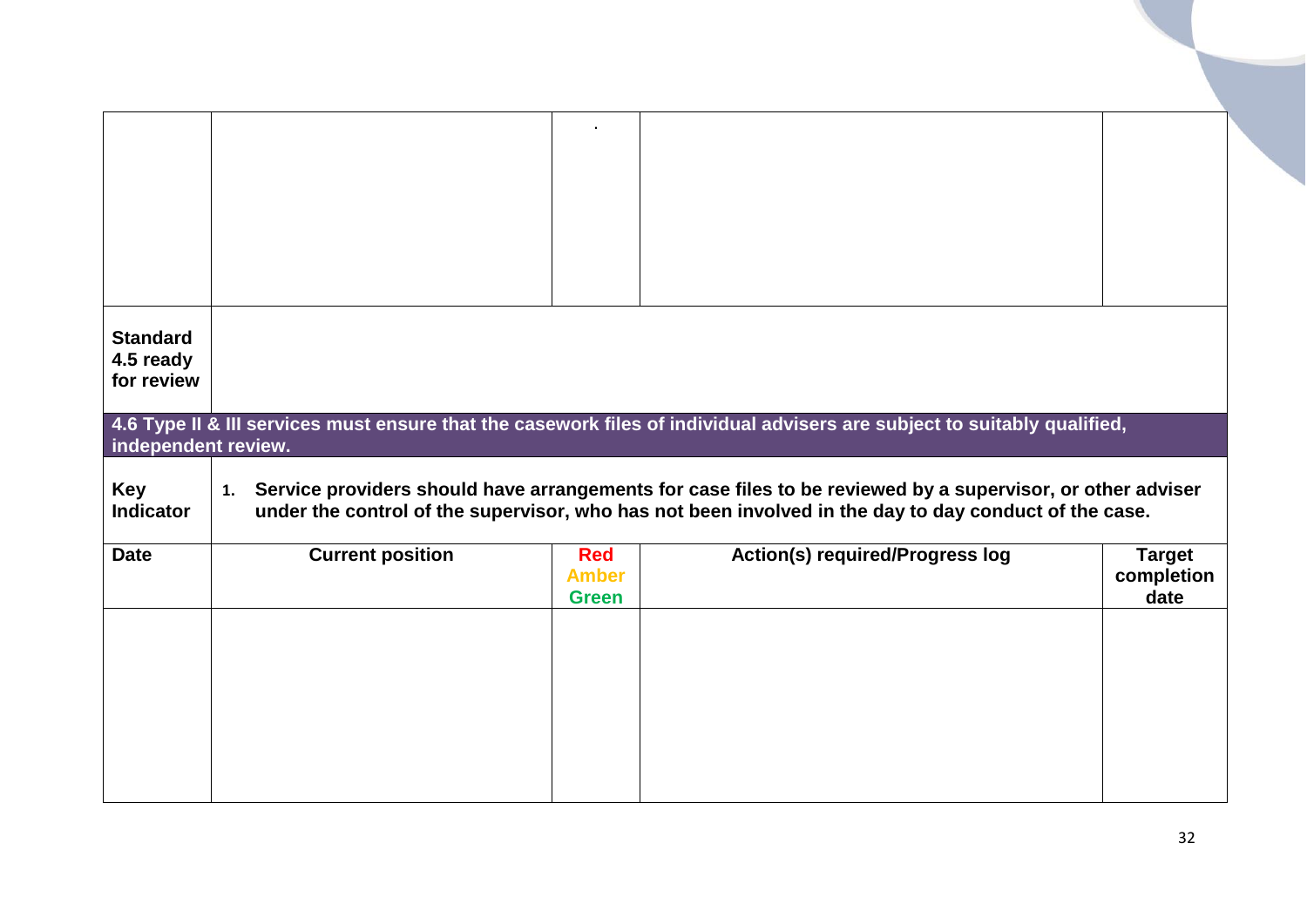<span id="page-32-0"></span>

|            | <b>Red</b><br><b>Amber</b><br><b>Green</b> |                                                 | <b>Target</b><br>completion<br>date                                                                                                                                                                                    |
|------------|--------------------------------------------|-------------------------------------------------|------------------------------------------------------------------------------------------------------------------------------------------------------------------------------------------------------------------------|
|            |                                            |                                                 |                                                                                                                                                                                                                        |
|            |                                            |                                                 |                                                                                                                                                                                                                        |
|            |                                            |                                                 |                                                                                                                                                                                                                        |
|            |                                            |                                                 |                                                                                                                                                                                                                        |
| for review | <b>Current position</b>                    | 1. The service gathers the relevant client data | 4.7 All service providers must have robust means of recording service-wide activity and service use.<br><b>Action(s) required/Progress log</b><br>2. The service gathers data on the number of cases by type and topic |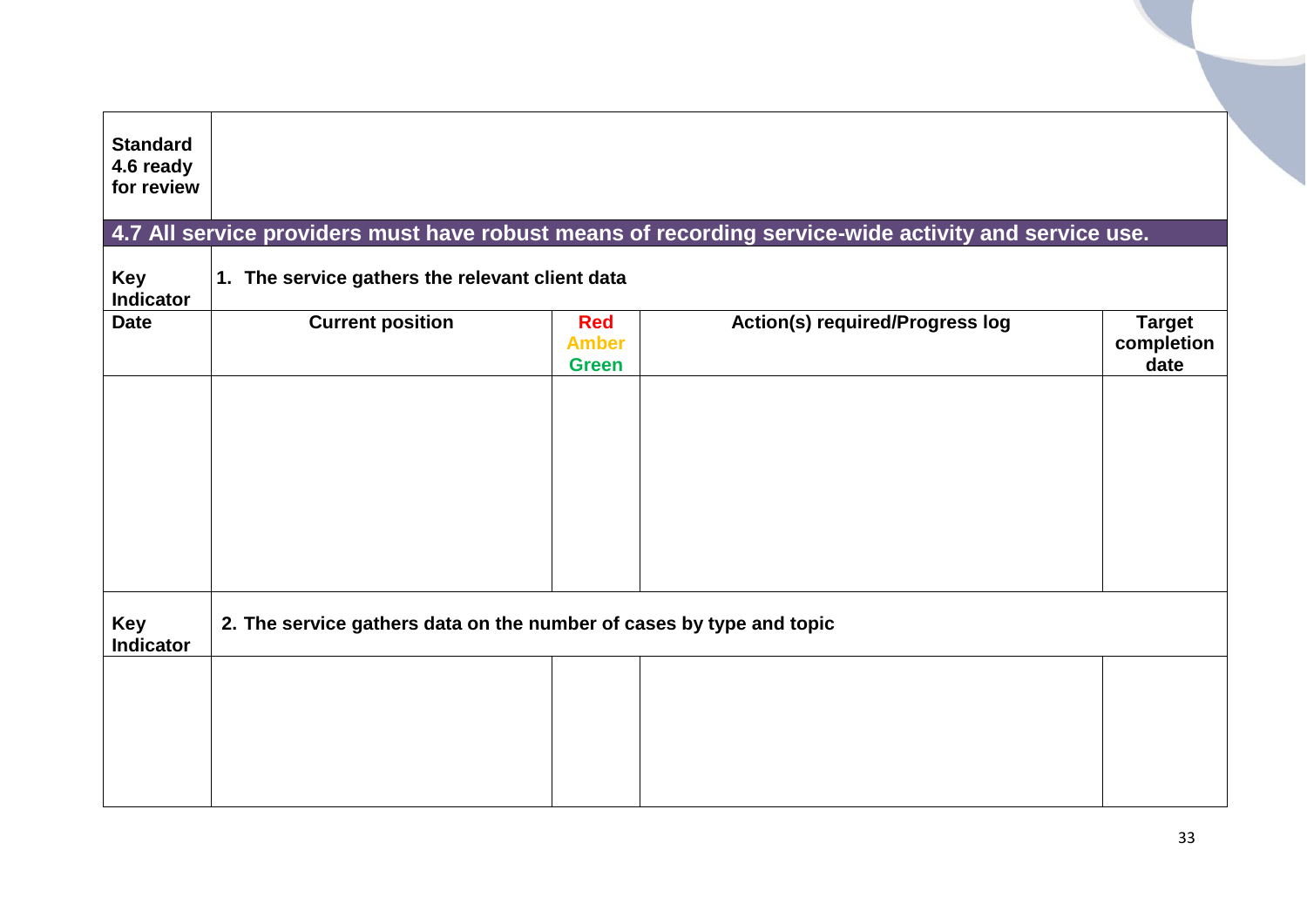| <b>Standard</b> |  |
|-----------------|--|
| 4.7 ready       |  |
| for review      |  |
|                 |  |

# <span id="page-33-0"></span>**5. Standards Around Competence**

<span id="page-33-1"></span>

|                                            | 5.1 All service providers must have a clear commitment to equal opportunities in employment practice |                                            |                                                                                                           |                                     |  |  |  |
|--------------------------------------------|------------------------------------------------------------------------------------------------------|--------------------------------------------|-----------------------------------------------------------------------------------------------------------|-------------------------------------|--|--|--|
| <b>Key</b><br><b>Indicator</b>             |                                                                                                      |                                            | 1. The service has an equal opportunities policy which is effectively applied to its employment practises |                                     |  |  |  |
| <b>Date</b>                                | <b>Current position</b>                                                                              | <b>Red</b><br><b>Amber</b><br><b>Green</b> | <b>Action(s) required/Progress log</b>                                                                    | <b>Target</b><br>completion<br>date |  |  |  |
|                                            |                                                                                                      |                                            |                                                                                                           |                                     |  |  |  |
|                                            |                                                                                                      |                                            |                                                                                                           |                                     |  |  |  |
|                                            |                                                                                                      |                                            |                                                                                                           |                                     |  |  |  |
| <b>Standard</b><br>5.1 ready<br>for review |                                                                                                      |                                            |                                                                                                           |                                     |  |  |  |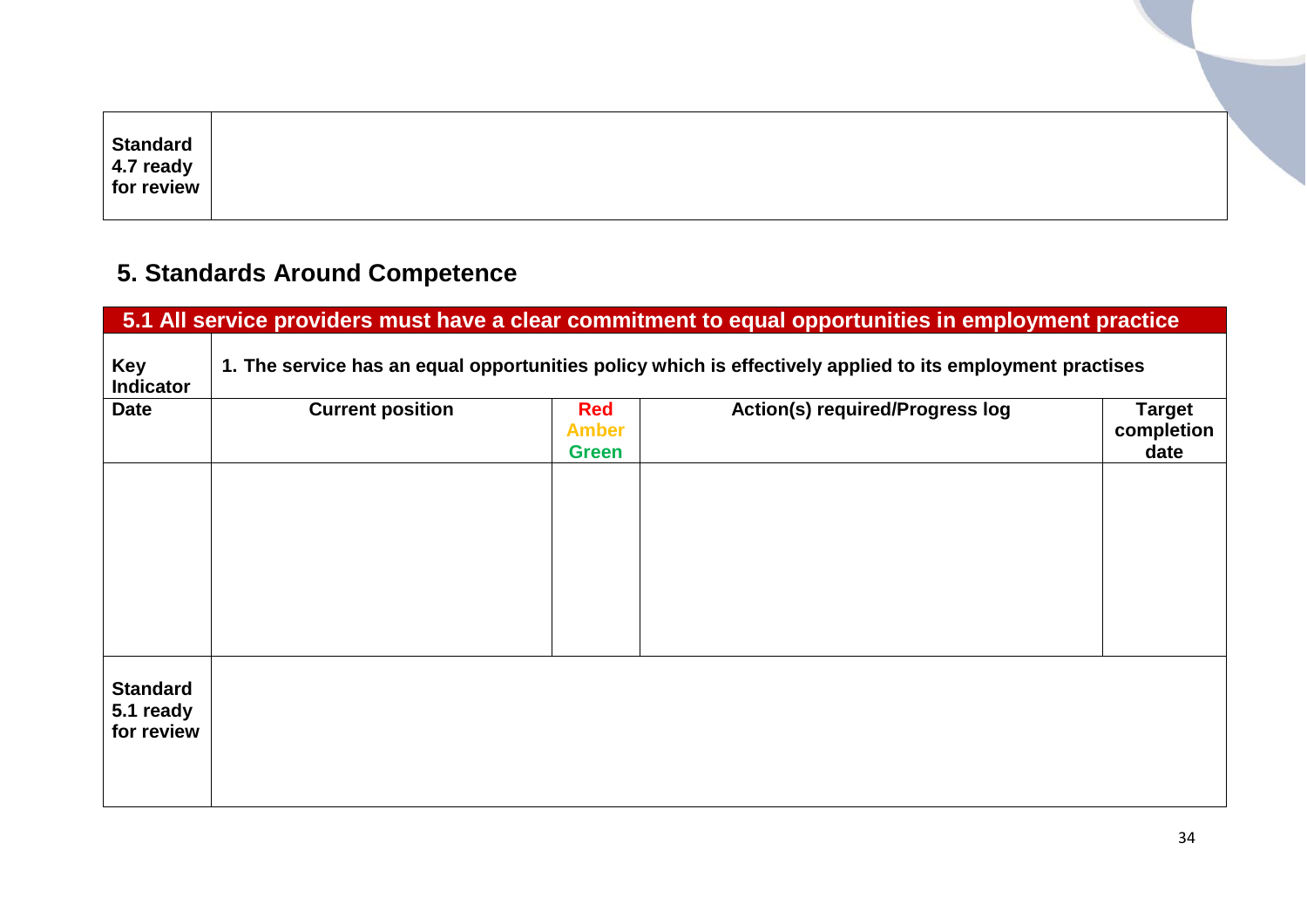#### <span id="page-34-0"></span>**5.2 All service providers must ensure that they have systems to identify the skills and knowledge required to meet users' needs and the procedures to match these requirements with staff and volunteers delivering the service**

<span id="page-34-1"></span>

| <b>Key</b><br><b>Indicator</b>             | 1. There are systems, procedures and processes in place that ensure staff have the relevant skills and<br>knowledge to meet users' needs |                                            |                                                                                                             |                                     |  |
|--------------------------------------------|------------------------------------------------------------------------------------------------------------------------------------------|--------------------------------------------|-------------------------------------------------------------------------------------------------------------|-------------------------------------|--|
| <b>Date</b>                                | <b>Current position</b>                                                                                                                  | <b>Red</b><br><b>Amber</b><br><b>Green</b> | <b>Action(s) required/Progress log</b>                                                                      | <b>Target</b><br>completion<br>date |  |
|                                            |                                                                                                                                          |                                            |                                                                                                             |                                     |  |
| <b>Standard</b><br>5.2 ready<br>for review |                                                                                                                                          |                                            |                                                                                                             |                                     |  |
| and development                            |                                                                                                                                          |                                            | 5.3 All service providers must ensure that those delivering the service are provided with adequate training |                                     |  |
| <b>Key</b><br><b>Indicator</b>             | procedures in place.                                                                                                                     |                                            | 1. The service has induction procedures, an appraisal system, and training and development plans and        |                                     |  |
| <b>Date</b>                                | <b>Current position</b>                                                                                                                  | <b>Red</b><br><b>Amber</b><br><b>Green</b> | <b>Action(s) required/Progress log</b>                                                                      | <b>Target</b><br>completion<br>date |  |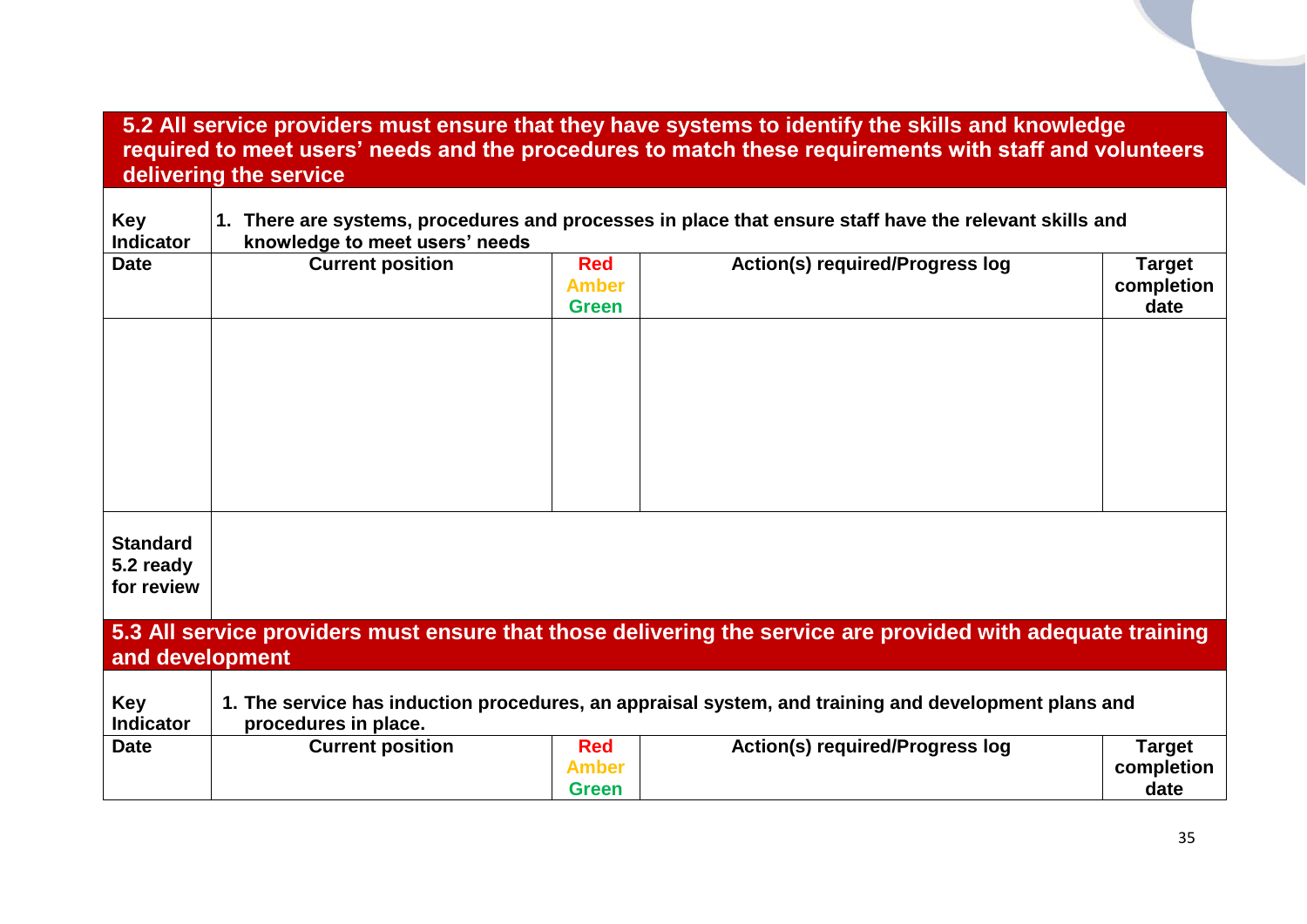<span id="page-35-0"></span>

| <b>Key</b><br><b>Indicator</b>                                                                                                                 |                                                                                                                                                                                          |  | 2. All advisers with less than 5 years of experience undertake no less than 35 hours of training per year. All<br>advisers with more than 5 years of experience undertake no less than 20 hours of training per year; |  |  |  |
|------------------------------------------------------------------------------------------------------------------------------------------------|------------------------------------------------------------------------------------------------------------------------------------------------------------------------------------------|--|-----------------------------------------------------------------------------------------------------------------------------------------------------------------------------------------------------------------------|--|--|--|
|                                                                                                                                                |                                                                                                                                                                                          |  |                                                                                                                                                                                                                       |  |  |  |
|                                                                                                                                                |                                                                                                                                                                                          |  |                                                                                                                                                                                                                       |  |  |  |
| <b>Standard</b><br>5.3 ready<br>for review                                                                                                     |                                                                                                                                                                                          |  |                                                                                                                                                                                                                       |  |  |  |
| 5.4 All service providers must ensure that all staff involved in delivering the service have core<br>competences before they advise the public |                                                                                                                                                                                          |  |                                                                                                                                                                                                                       |  |  |  |
| <b>Key</b><br><b>Indicator</b>                                                                                                                 | 1. The service ensures that those delivering the service have the skills and knowledge to provide advice to the<br>public, including the relevant core competences listed in the SNSIAP. |  |                                                                                                                                                                                                                       |  |  |  |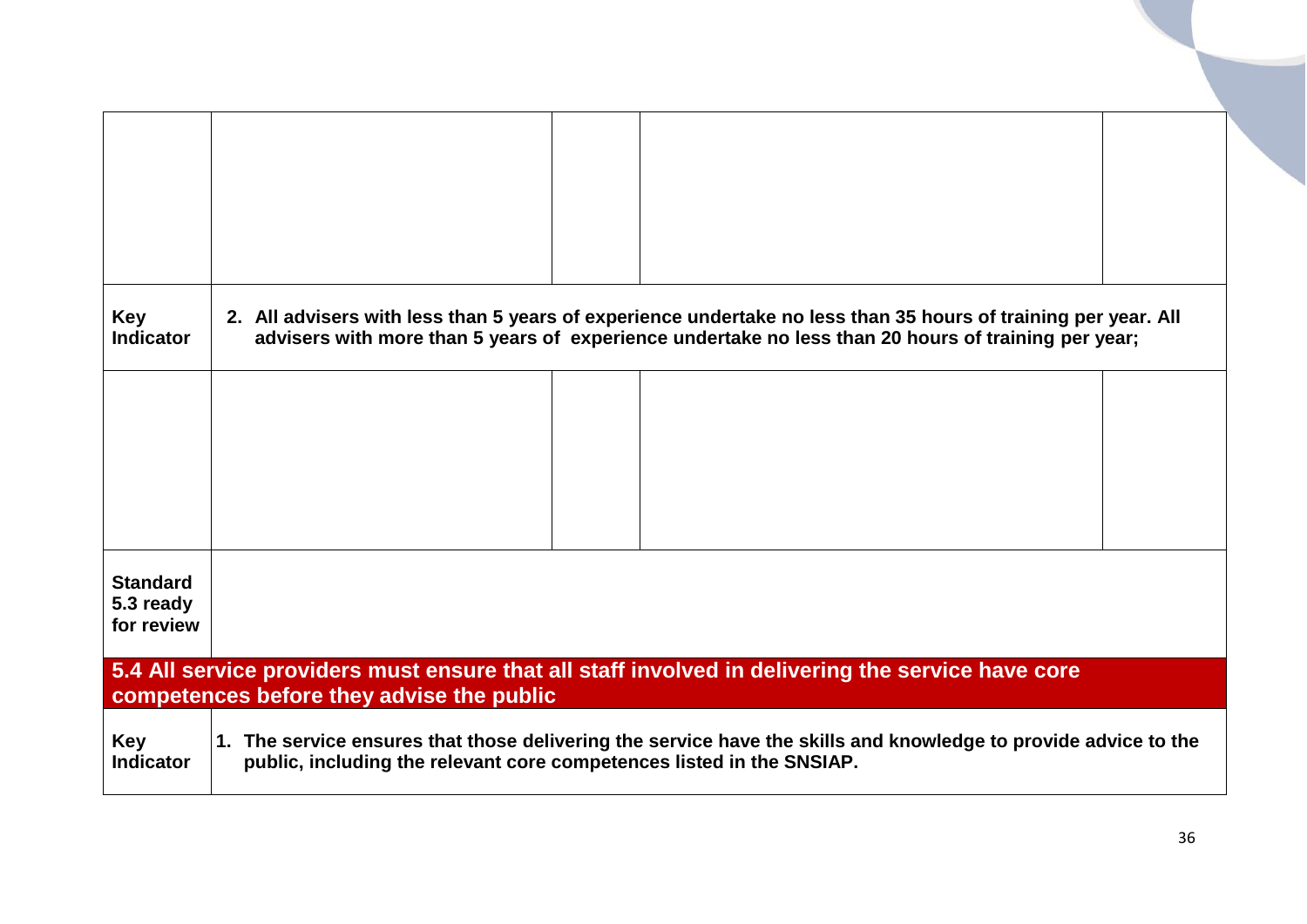<span id="page-36-0"></span>

| <b>Date</b>                                | <b>Current position</b> | <b>Red</b><br><b>Amber</b><br><b>Green</b> | <b>Action(s) required/Progress log</b>                                                                    | <b>Target</b><br>completion<br>date |
|--------------------------------------------|-------------------------|--------------------------------------------|-----------------------------------------------------------------------------------------------------------|-------------------------------------|
|                                            |                         |                                            |                                                                                                           |                                     |
|                                            |                         |                                            |                                                                                                           |                                     |
|                                            |                         |                                            |                                                                                                           |                                     |
|                                            |                         |                                            |                                                                                                           |                                     |
| <b>Standard</b><br>5.4 ready<br>for review |                         |                                            |                                                                                                           |                                     |
|                                            |                         |                                            |                                                                                                           |                                     |
|                                            |                         |                                            | 5.5 All service providers must ensure that all cases are dealt with by an adviser competent in that topic |                                     |
| Key<br><b>Indicator</b>                    | relevant area of law    |                                            | 1. The service can demonstrate that advisers meet the requirements of Section 2 of the Standards for the  |                                     |
| <b>Date</b>                                | <b>Current position</b> | <b>Red</b><br><b>Amber</b><br><b>Green</b> | <b>Action(s) required/Progress log</b>                                                                    | <b>Target</b><br>completion<br>date |
|                                            |                         |                                            |                                                                                                           |                                     |
|                                            |                         |                                            |                                                                                                           |                                     |
|                                            |                         |                                            |                                                                                                           |                                     |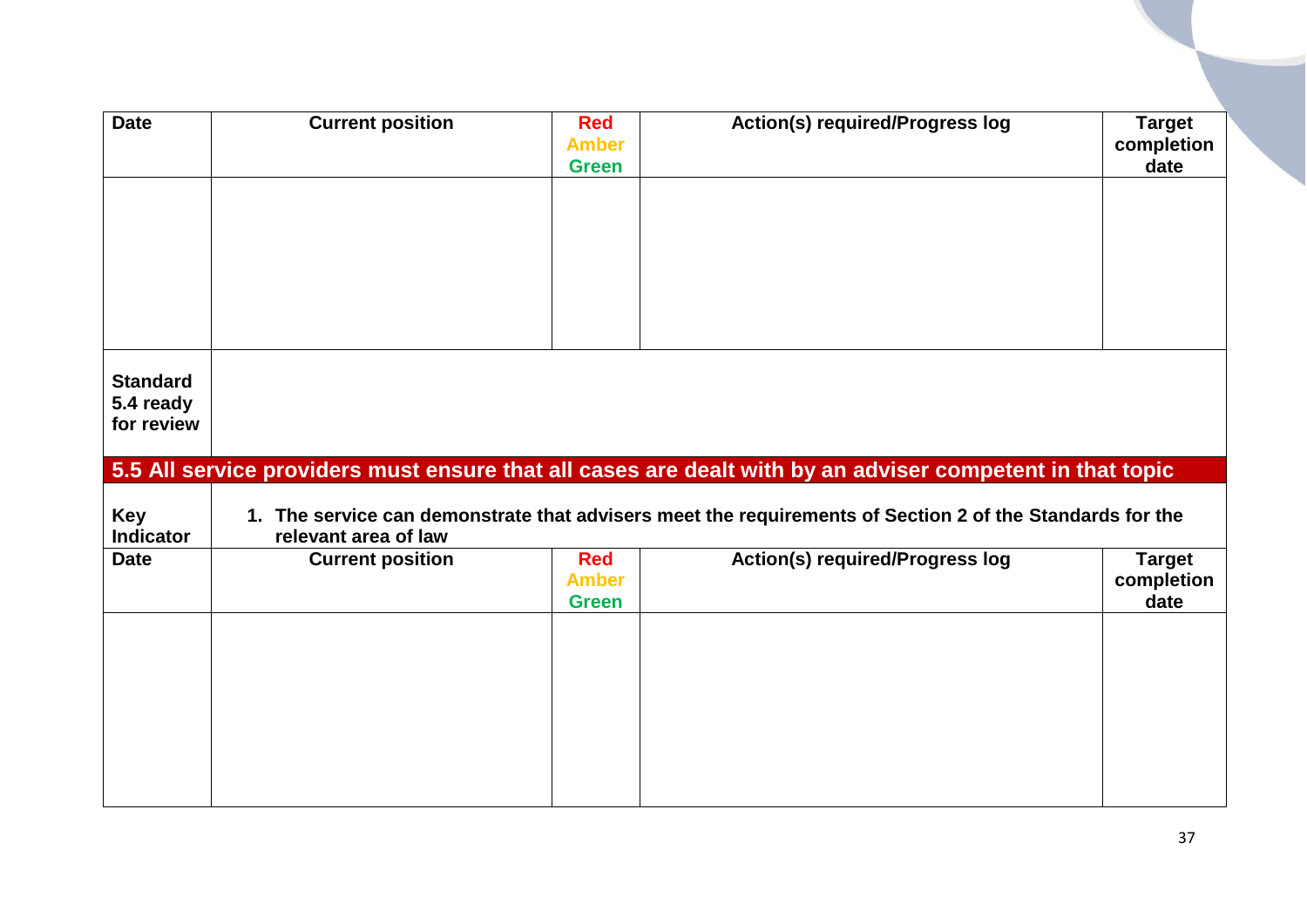| Key<br><b>Indicator</b>                    | 2. The service can demonstrate that the adviser, whether paid or unpaid, undertakes advice work of no less<br>than 3 hours per week (Type I), no less than six hours per week (Type II) or no less than twelve hours per<br>week (Type III) |  |                                                                                                              |  |  |
|--------------------------------------------|---------------------------------------------------------------------------------------------------------------------------------------------------------------------------------------------------------------------------------------------|--|--------------------------------------------------------------------------------------------------------------|--|--|
|                                            |                                                                                                                                                                                                                                             |  |                                                                                                              |  |  |
|                                            |                                                                                                                                                                                                                                             |  |                                                                                                              |  |  |
| Key<br><b>Indicator</b>                    | requirements of Standards 5.6.                                                                                                                                                                                                              |  | 3. Supervision arrangements are in place to oversee the work of the adviser in their topics in line with the |  |  |
|                                            |                                                                                                                                                                                                                                             |  |                                                                                                              |  |  |
|                                            |                                                                                                                                                                                                                                             |  |                                                                                                              |  |  |
|                                            |                                                                                                                                                                                                                                             |  |                                                                                                              |  |  |
| <b>Standard</b><br>5.5 ready<br>for review |                                                                                                                                                                                                                                             |  |                                                                                                              |  |  |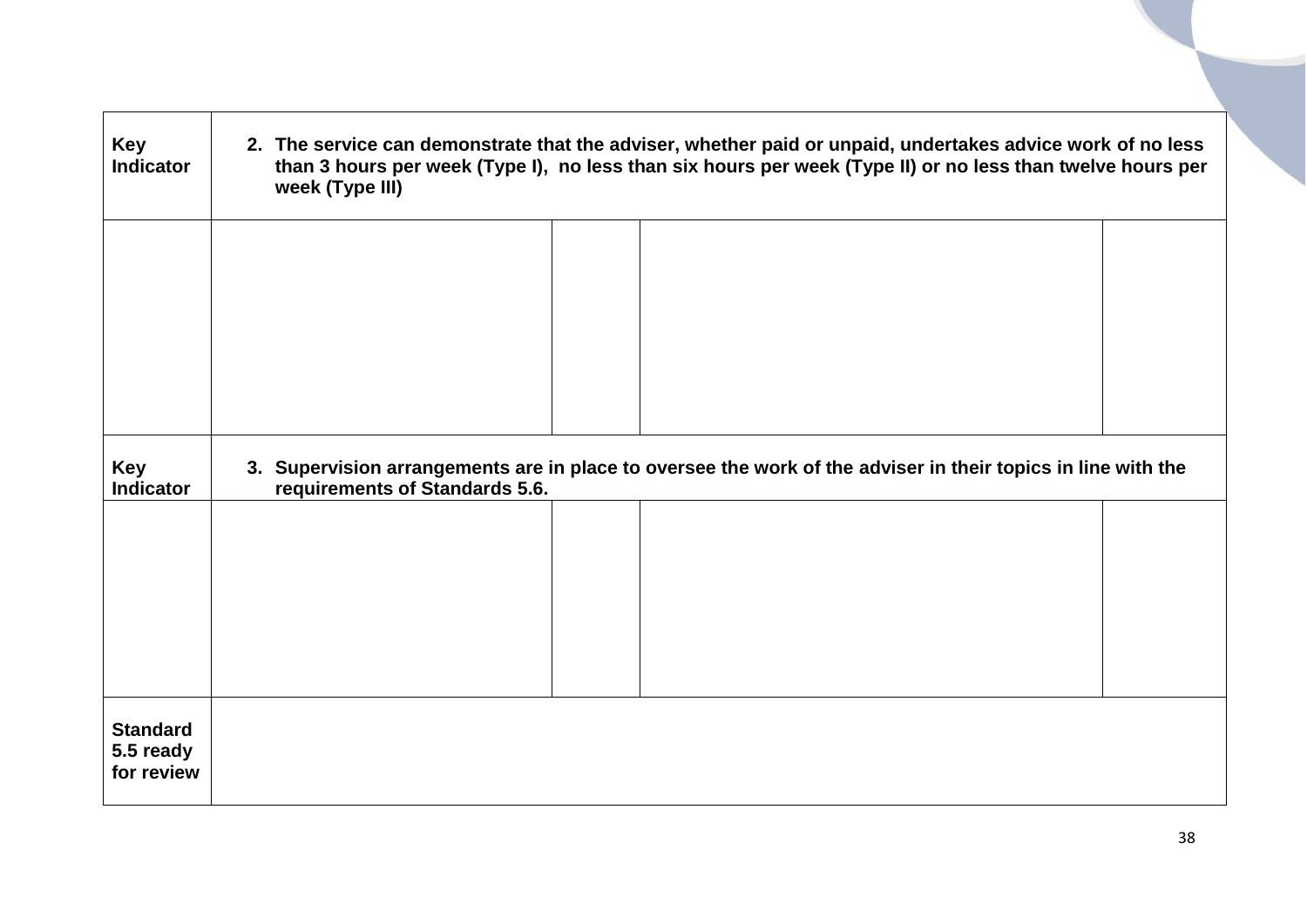<span id="page-38-0"></span>

|                                | qualified individual either from within or out with the service                                                                                    |                                            | 5.6 All service providers must ensure that all information and advice work is supervised by a suitably                                                                                                                      |                                     |  |
|--------------------------------|----------------------------------------------------------------------------------------------------------------------------------------------------|--------------------------------------------|-----------------------------------------------------------------------------------------------------------------------------------------------------------------------------------------------------------------------------|-------------------------------------|--|
| <b>Key</b><br><b>Indicator</b> | 1. The service can demonstrate that the supervising adviser meets the requirements in Section 2 of the<br>Standards, for the relevant areas of law |                                            |                                                                                                                                                                                                                             |                                     |  |
| <b>Date</b>                    | <b>Current position</b>                                                                                                                            | <b>Red</b><br><b>Amber</b><br><b>Green</b> | <b>Action(s) required/Progress log</b>                                                                                                                                                                                      | <b>Target</b><br>completion<br>date |  |
| Key<br>indicator               | twelve hours per week.                                                                                                                             |                                            | 2. The service can demonstrate that the supervising adviser, for Type I whether paid or unpaid, undertakes<br>information and advice related work no less than six hours per week and for Type II and Type III no less than |                                     |  |
|                                |                                                                                                                                                    |                                            |                                                                                                                                                                                                                             |                                     |  |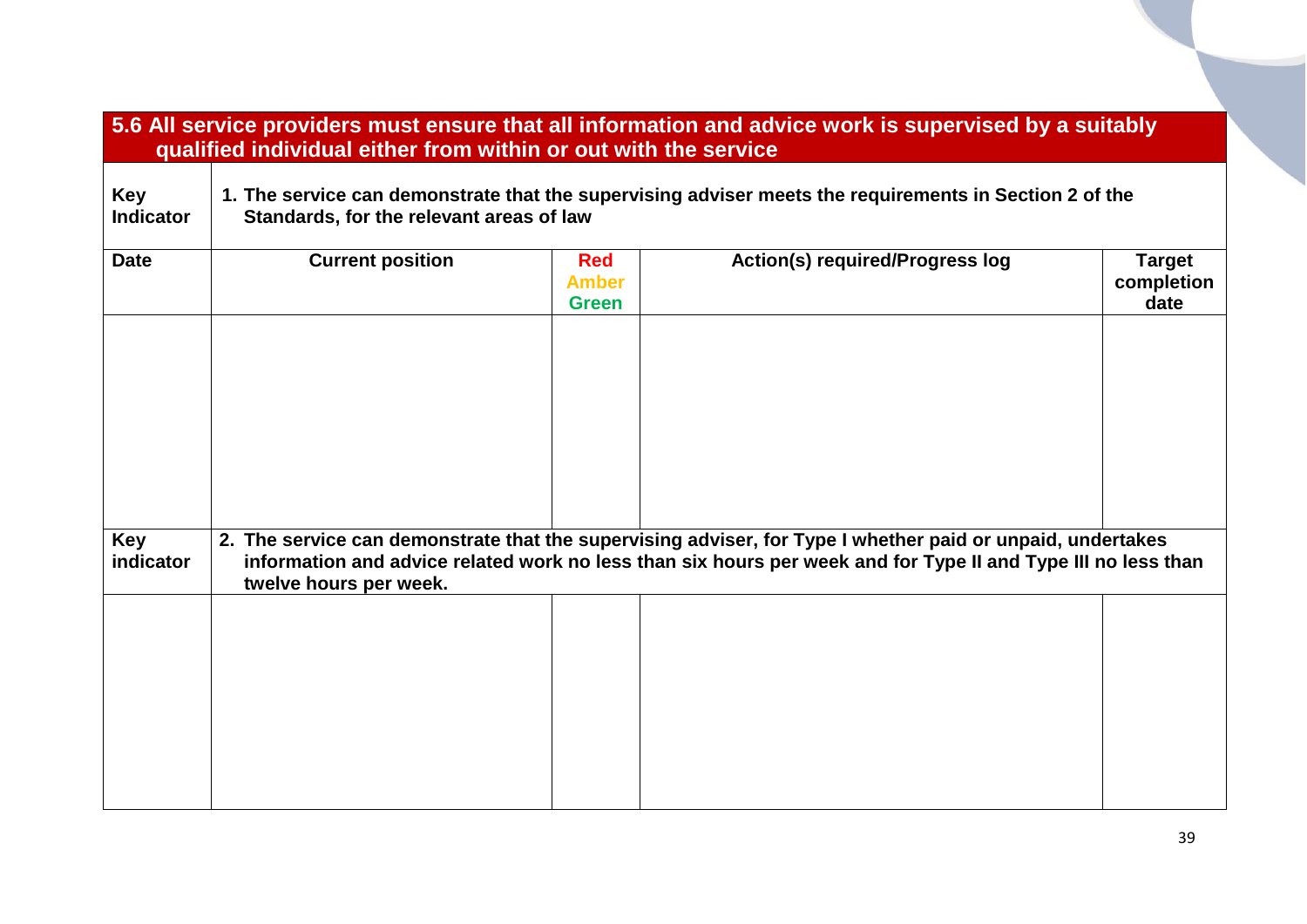<span id="page-39-0"></span>

| <b>Standard</b><br>5.6 ready<br>for review |                             |                                            |                                                                                                         |                                     |
|--------------------------------------------|-----------------------------|--------------------------------------------|---------------------------------------------------------------------------------------------------------|-------------------------------------|
| <b>localities</b>                          |                             |                                            | 5.7 All service providers must ensure that they understand the work of other relevant agencies in their |                                     |
| Key<br><b>Indicator</b>                    | operating in similar fields |                                            | 1. There are adequate mechanisms in place for sharing experience and knowledge with other agencies      |                                     |
| Date                                       | <b>Current position</b>     | <b>Red</b><br><b>Amber</b><br><b>Green</b> | <b>Action(s) required/Progress log</b>                                                                  | <b>Target</b><br>completion<br>date |
| <b>Standard</b><br>5.7 ready<br>for review |                             |                                            |                                                                                                         |                                     |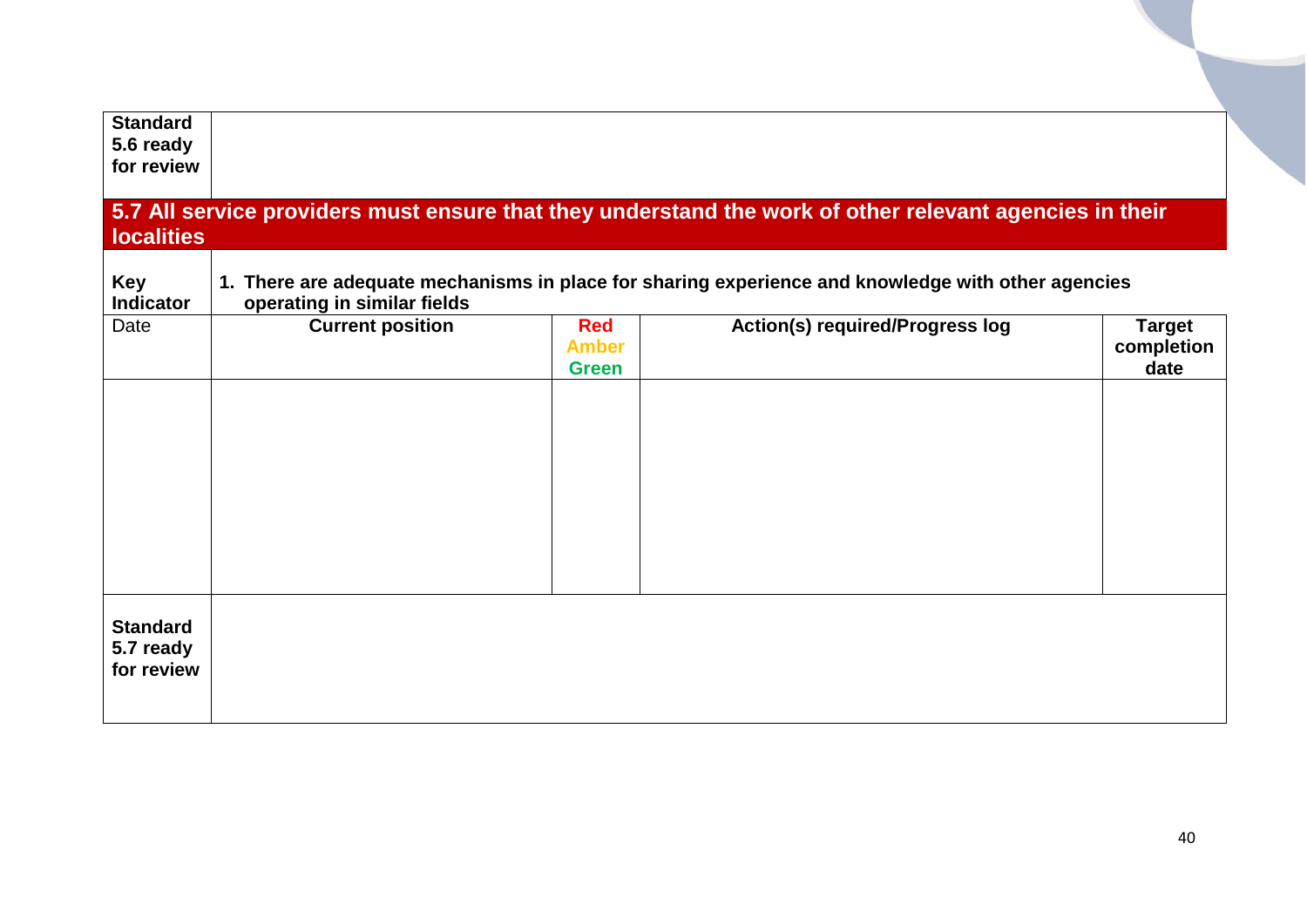# <span id="page-40-0"></span>**6. Resourcing Standards**

<span id="page-40-1"></span>

|                                | the community and meets the need of service users                                                                                                                                         |                                            | 6.1 All service providers must have premises that ensure that the service is accessible to all members of |                                     |
|--------------------------------|-------------------------------------------------------------------------------------------------------------------------------------------------------------------------------------------|--------------------------------------------|-----------------------------------------------------------------------------------------------------------|-------------------------------------|
| <b>Key</b><br><b>Indicator</b> | meet the needs of service users                                                                                                                                                           |                                            | 1. The service provider can demonstrate that they have taken action to ensure premises are accessible and |                                     |
|                                | <b>Current position</b>                                                                                                                                                                   | <b>Red</b><br><b>Amber</b><br><b>Green</b> | <b>Action(s) required/Progress log</b>                                                                    | <b>Target</b><br>completion<br>date |
|                                |                                                                                                                                                                                           |                                            |                                                                                                           |                                     |
|                                |                                                                                                                                                                                           |                                            |                                                                                                           |                                     |
|                                |                                                                                                                                                                                           |                                            |                                                                                                           |                                     |
| <b>Key</b><br>indicator        | 2. Service providers should consult with service users and potential service users, including disability groups,<br>about the adequacy of their premises at least once every three years. |                                            |                                                                                                           |                                     |
|                                |                                                                                                                                                                                           |                                            |                                                                                                           |                                     |
|                                |                                                                                                                                                                                           |                                            |                                                                                                           |                                     |
|                                |                                                                                                                                                                                           |                                            |                                                                                                           |                                     |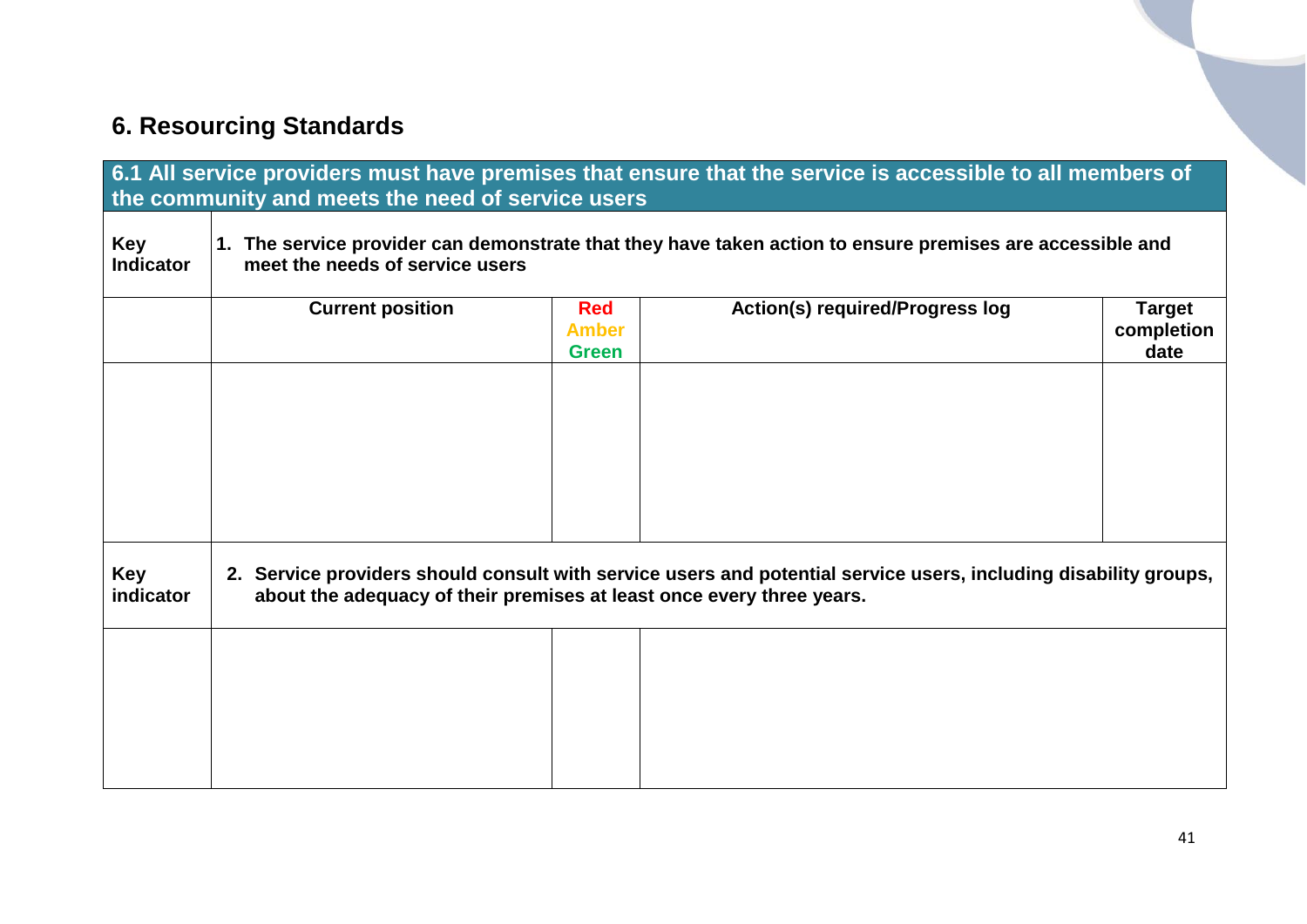<span id="page-41-0"></span>

| <b>Standard</b><br>6.1 ready<br>for review<br>6.2 Service providers must pay sufficient attention to human resource planning to maintain service<br>outputs and inform future planning<br>1. The service has adequate staff to deliver the service now and monitors demands on staff time to inform<br><b>Key</b><br>future planning<br><b>Indicator</b> |                         |                                            |                                        |                                     |  |  |
|----------------------------------------------------------------------------------------------------------------------------------------------------------------------------------------------------------------------------------------------------------------------------------------------------------------------------------------------------------|-------------------------|--------------------------------------------|----------------------------------------|-------------------------------------|--|--|
|                                                                                                                                                                                                                                                                                                                                                          | <b>Current position</b> | <b>Red</b><br><b>Amber</b><br><b>Green</b> | <b>Action(s) required/Progress log</b> | <b>Target</b><br>completion<br>date |  |  |
| <b>Standard</b><br>6.2 ready<br>for review                                                                                                                                                                                                                                                                                                               |                         |                                            |                                        |                                     |  |  |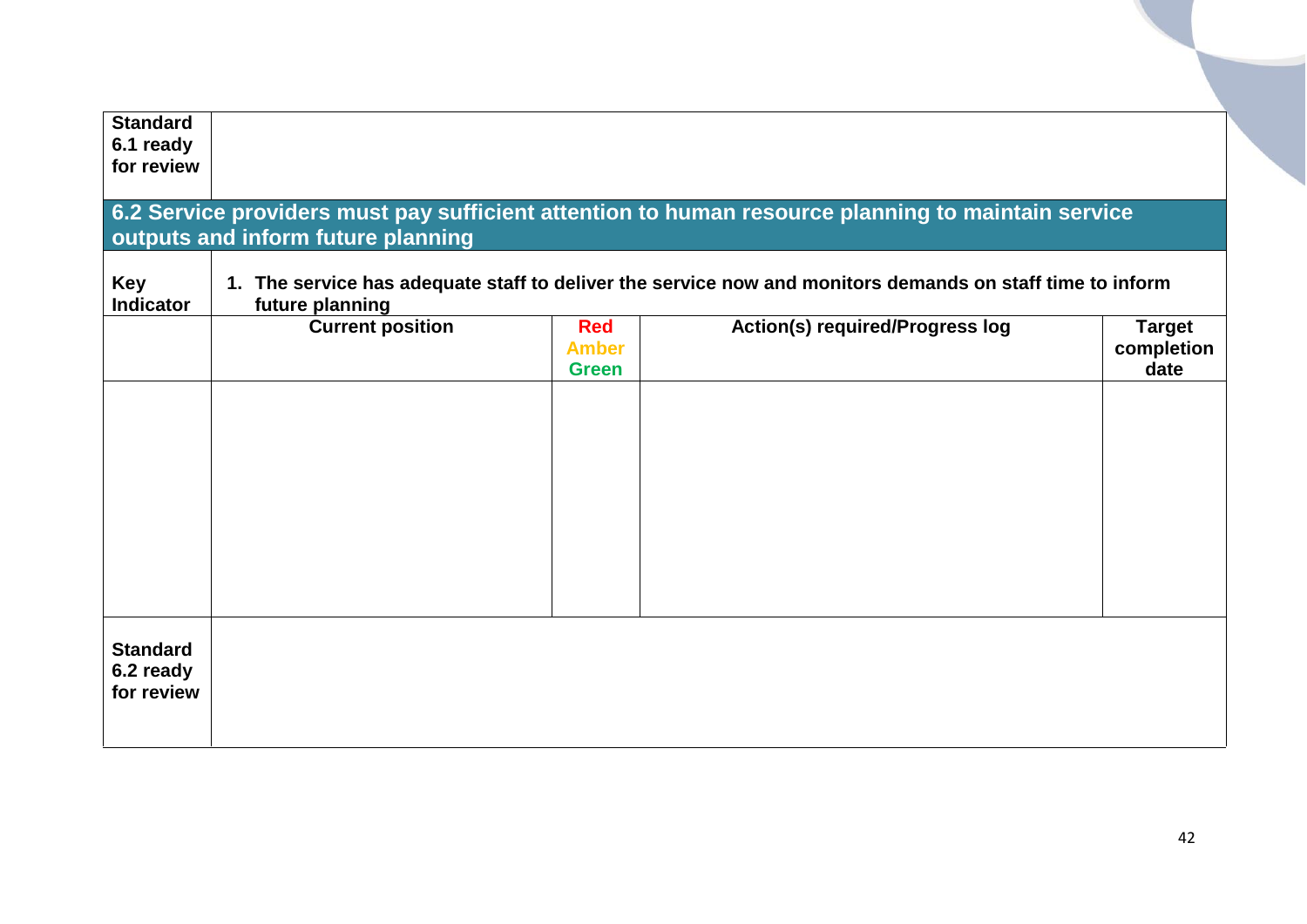<span id="page-42-1"></span><span id="page-42-0"></span>

| 6.3 All services must be able to demonstrate that their annual budget is sufficient to resource the<br>requirements of these Standards and sufficient to resource the commitments established in the service<br>plan |                                                                                                                                                                                     |                                            |                                        |                                     |  |
|----------------------------------------------------------------------------------------------------------------------------------------------------------------------------------------------------------------------|-------------------------------------------------------------------------------------------------------------------------------------------------------------------------------------|--------------------------------------------|----------------------------------------|-------------------------------------|--|
| <b>Key</b><br><b>Indicator</b>                                                                                                                                                                                       | 1. Each element of the service plan and the plan to meet these standards is costed, identified as a one-off or<br>ongoing requirement and included with the service's annual budget |                                            |                                        |                                     |  |
|                                                                                                                                                                                                                      | <b>Current position</b>                                                                                                                                                             | <b>Red</b><br><b>Amber</b><br><b>Green</b> | <b>Action(s) required/Progress log</b> | <b>Target</b><br>completion<br>date |  |
| <b>Standard</b><br>6.3 ready<br>for review                                                                                                                                                                           |                                                                                                                                                                                     |                                            |                                        |                                     |  |